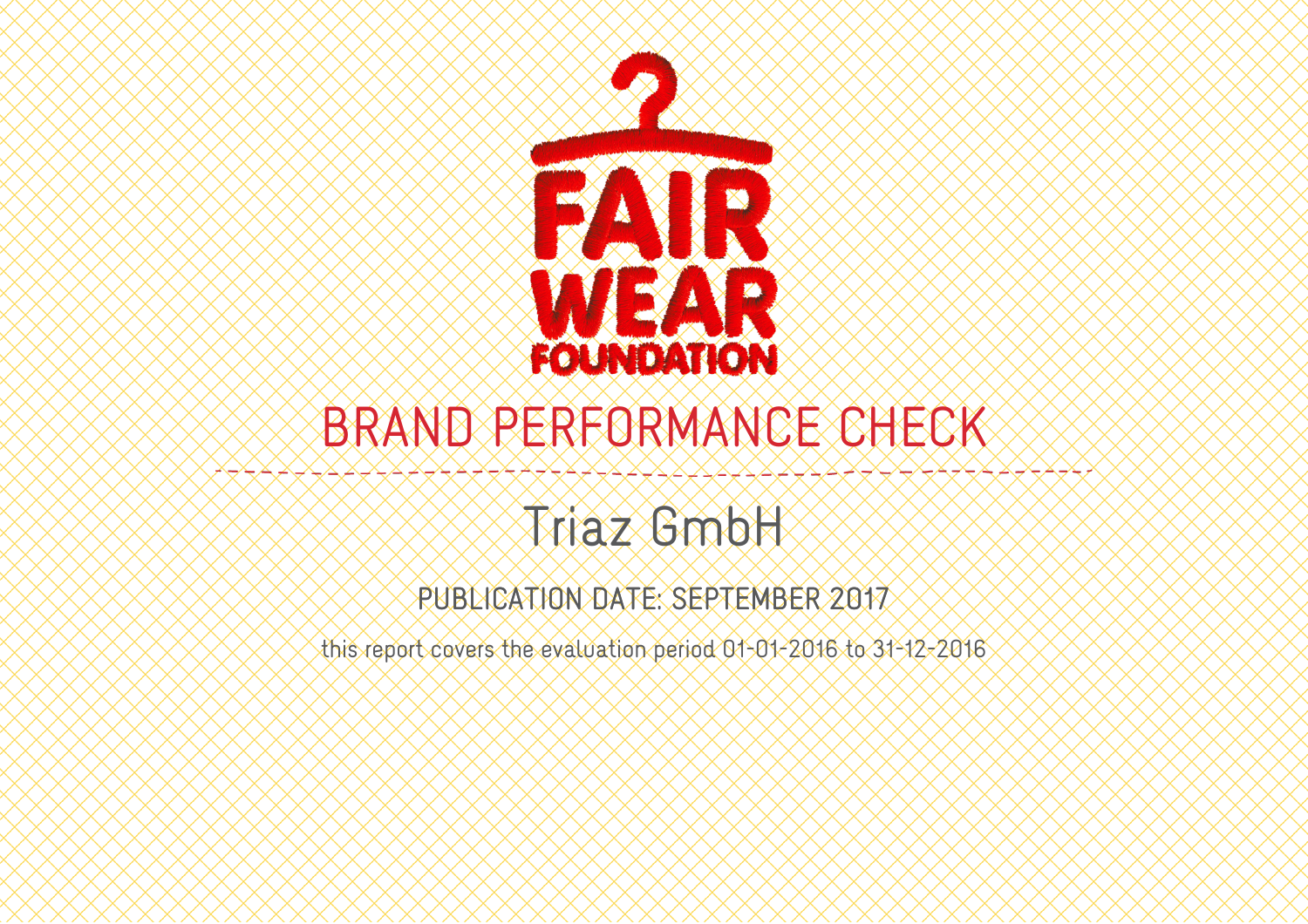#### ABOUT THE BRAND PERFORMANCE CHECK

Fair Wear Foundation believes that improving conditions for apparel product location workers requires change at many levels. Traditional efforts to improve conditions focus primarily on the product location. FWF, however, believes that the management decisions of clothing brands have an enormous influence for good or ill on product location conditions.

FWF's Brand Performance Check is a tool to evaluate and report on the activities of FWF's member companies. The Checks examine how member company management systems support FWF's Code of Labour Practices. They evaluate the parts of member company supply chains where clothing is assembled. This is the most labour intensive part of garment supply chains, and where brands can have the most influence over working conditions.

In most apparel supply chains, clothing brands do not own product locations, and most product locations work for many different brands. This means that in most cases FWF member companies have influence, but not direct control, over working conditions. As a result, the Brand Performance Checks focus primarily on verifying the efforts of member companies. Outcomes at the product location level are assessed via audits and complaint reports, however the complexity of the supply chains means that even the best efforts of FWF member companies cannot guarantee results.

Even if outcomes at the product location level cannot be guaranteed, the importance of good management practices by member companies cannot be understated. Even one concerned customer at a product location can have significant positive impacts on a range of issues like health and safety conditions or freedom of association. And if one customer at a product location can demonstrate that improvements are possible, other customers no longer have an excuse not to act. The development and sharing of these types of best practices has long been a core part of FWF's work.

The Brand Performance Check system is designed to accommodate the range of structures and strengths that different companies have, and reflects the different ways that brands can support better working conditions.

This report is based on interviews with member company employees who play important roles in the management of supply chains, and a variety of documentation sources, financial records, supplier data. The findings from the Brand Performance Check are summarized and published at www.fairwear.org. The online Brand Performance Check Guide provides more information about the indicators.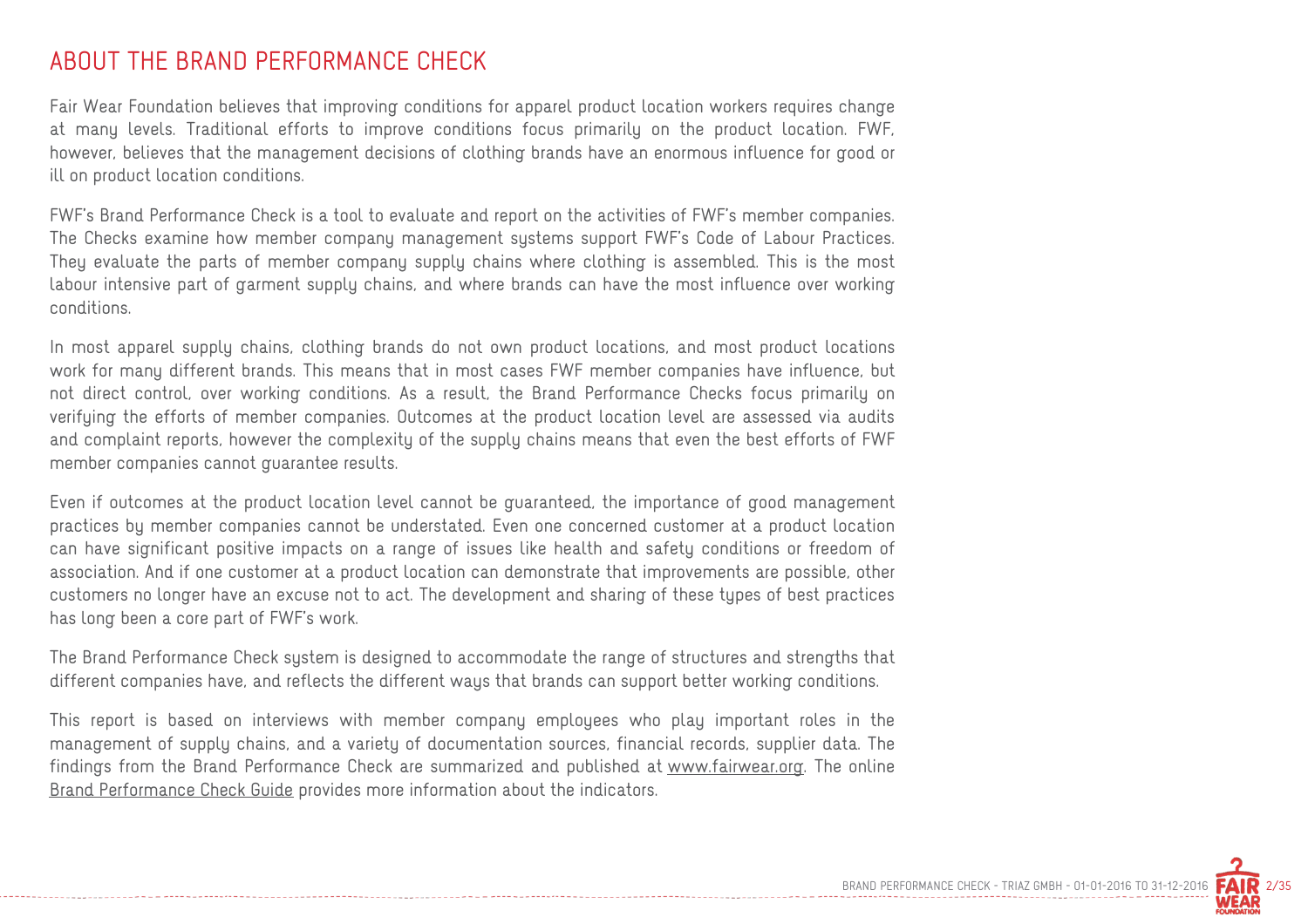# BRAND PERFORMANCE CHECK OVERVIEW

#### Triaz GmbH

## Evaluation Period: 01-01-2016 to 31-12-2016

-------------------------------

| MEMBER COMPANY INFORMATION                                                                |                                                                                       |
|-------------------------------------------------------------------------------------------|---------------------------------------------------------------------------------------|
| Headquarters:                                                                             | Freiburg im Breisgau, Germany                                                         |
| Member since:                                                                             | 01-09-2011                                                                            |
| Product types:                                                                            | Fashion                                                                               |
| Production in countries where FWF is active:                                              | Bulgaria, China, India, Macedonia, Republic of, Tunisia, Turkey                       |
| Production in other countries:                                                            | Bosnia and Herzegovina, Czech Republic, Germany, Lithuania, Poland, Spain,<br>Ukraine |
| <b>BASIC REQUIREMENTS</b>                                                                 |                                                                                       |
| Workplan and projected production location data for upcoming year have been<br>submitted? | Yes                                                                                   |
| Actual production location data for evaluation period was submitted?                      | Yes                                                                                   |
| Membership fee has been paid?                                                             | Yes                                                                                   |
| <b>SCORING OVERVIEW</b>                                                                   |                                                                                       |
| % of own production under monitoring                                                      | 96%                                                                                   |
| Benchmarking score                                                                        | 79                                                                                    |
| Category                                                                                  | Leader                                                                                |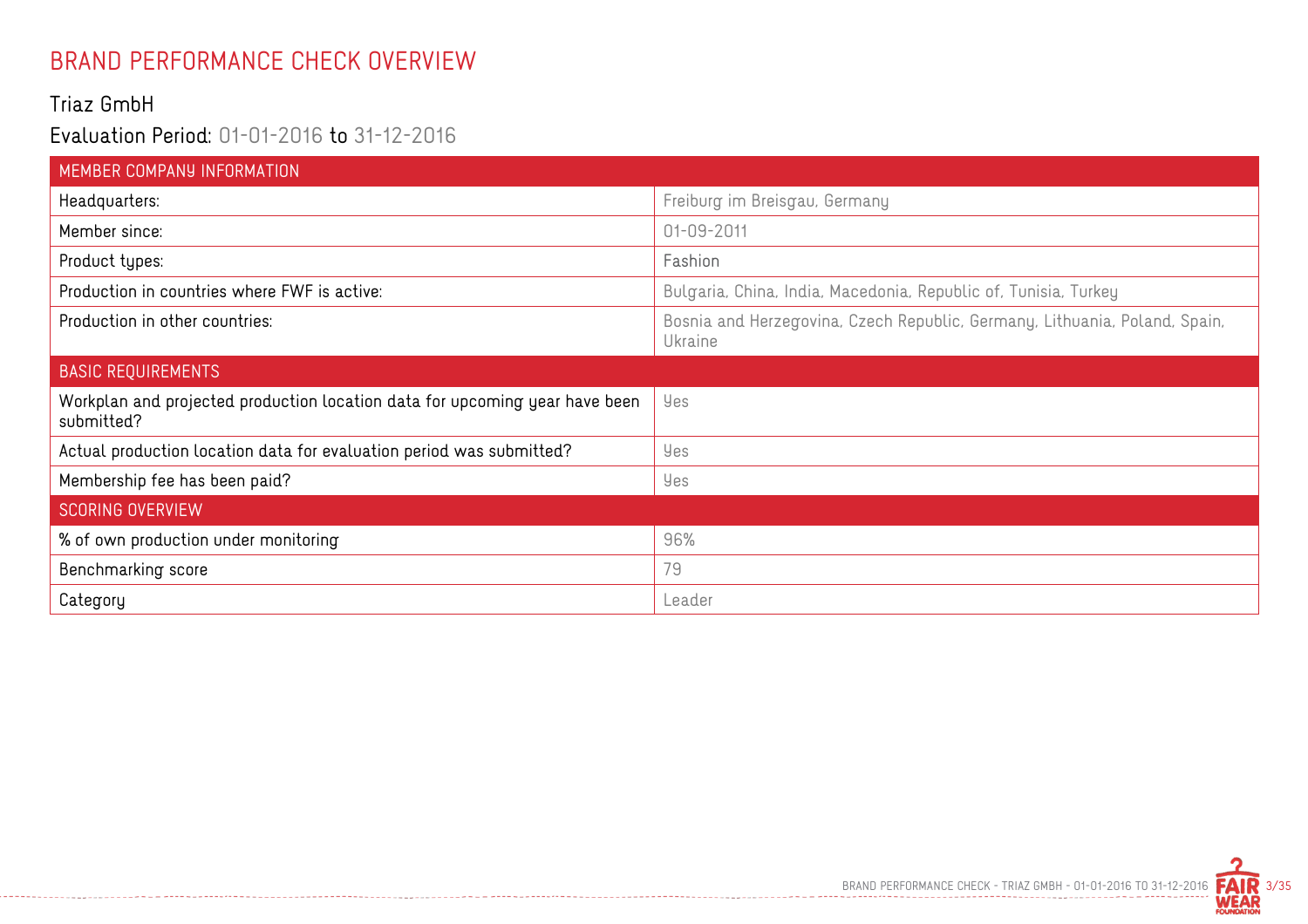#### Summary:

Triaz has shown advanced results on performance indicators and has made exceptional progress. Triaz has monitored 96% of its own production locations, which meets FWF requirements - 80% for members in their 3rd+ year of membership.

Sustainability and social compliance are a core part of Triaz's work. When sourcing new suppliers and evaluating current ones, Triaz heavily weights their efforts towards social compliance as a key deciding factor. In a new supplier management system being developed by the member, sustainability is given the highest priority when evaluating a supplier and has veto power over all other aspects (price, quality, logistics etc). Triaz communicates with its suppliers regularly and discusses production planning and pricing in an open dialogue. In 2016 Triaz made improvements to its internal production planning system to spread orders out more evenly during the year for suppliers and put less pressure on suppliers to deliver at a specific time. Triaz has motivated six suppliers to join the Workplace Education Programme, for example in Turkey and Tunisia.

Triaz works with a large number of external producers, and makes additional efforts to monitor those suppliers above any FWF requirements. In addition to knowing all production locations, Triaz has planned audits at a number of locations and actively works with them on the Corrective Action Plans. FWF encourages Triaz to continue its work on analysing the root causes of excessive overtime and scale the learnings it has from its two main suppliers to other suppliers in its supply chain. Additionally, Triaz is encouraged to continue working towards payment of a living wage with its suppliers, including detailed product costing calculations per garment and updating its pricing policy.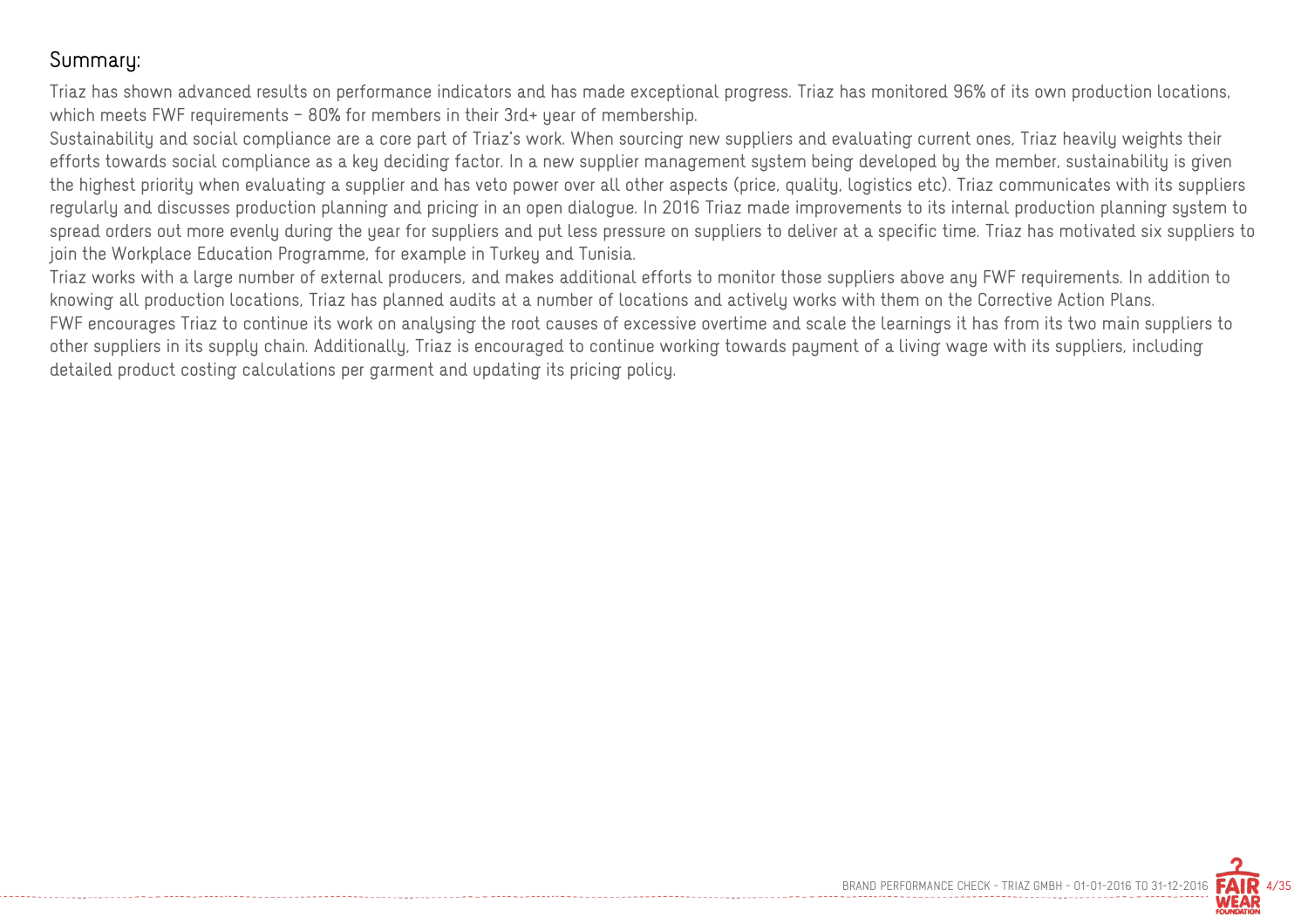#### PERFORMANCE CATEGORY OVERVIEW

Leader: This category is for member companies who are doing exceptionally well, and are operating at an advanced level. Leaders show best practices in complex areas such as living wages and freedom of association.

Good: It is FWF's belief that member companies who are making a serious effort to implement the Code of Labour Practices—the vast majority of FWF member companies—are 'doing good' and deserve to be recognized as such. They are also doing more than the average clothing company, and have allowed their internal processes to be examined and publicly reported on by an independent NGO. The majority of member companies will receive a 'Good' rating.

Needs Improvement: Member companies are most likely to find themselves in this category when major unexpected problems have arisen, or if they are unable or unwilling to seriously work towards CoLP implementation. Member companies may be in this category for one year only after which they should either move up to Good, or will be moved to suspended.

Suspended: Member companies who either fail to meet one of the Basic Requirements, have had major internal changes which means membership must be put on hold for a maximum of one year, or have been in Needs Improvement for more than one year. Member companies may remain in this category for one year maximum, after which termination proceedings will come into force.

Categories are calculated based on a combination of benchmarking score and the percentage of own production under monitoring. The specific requirements for each category are outlined in the Brand Performance Check Guide.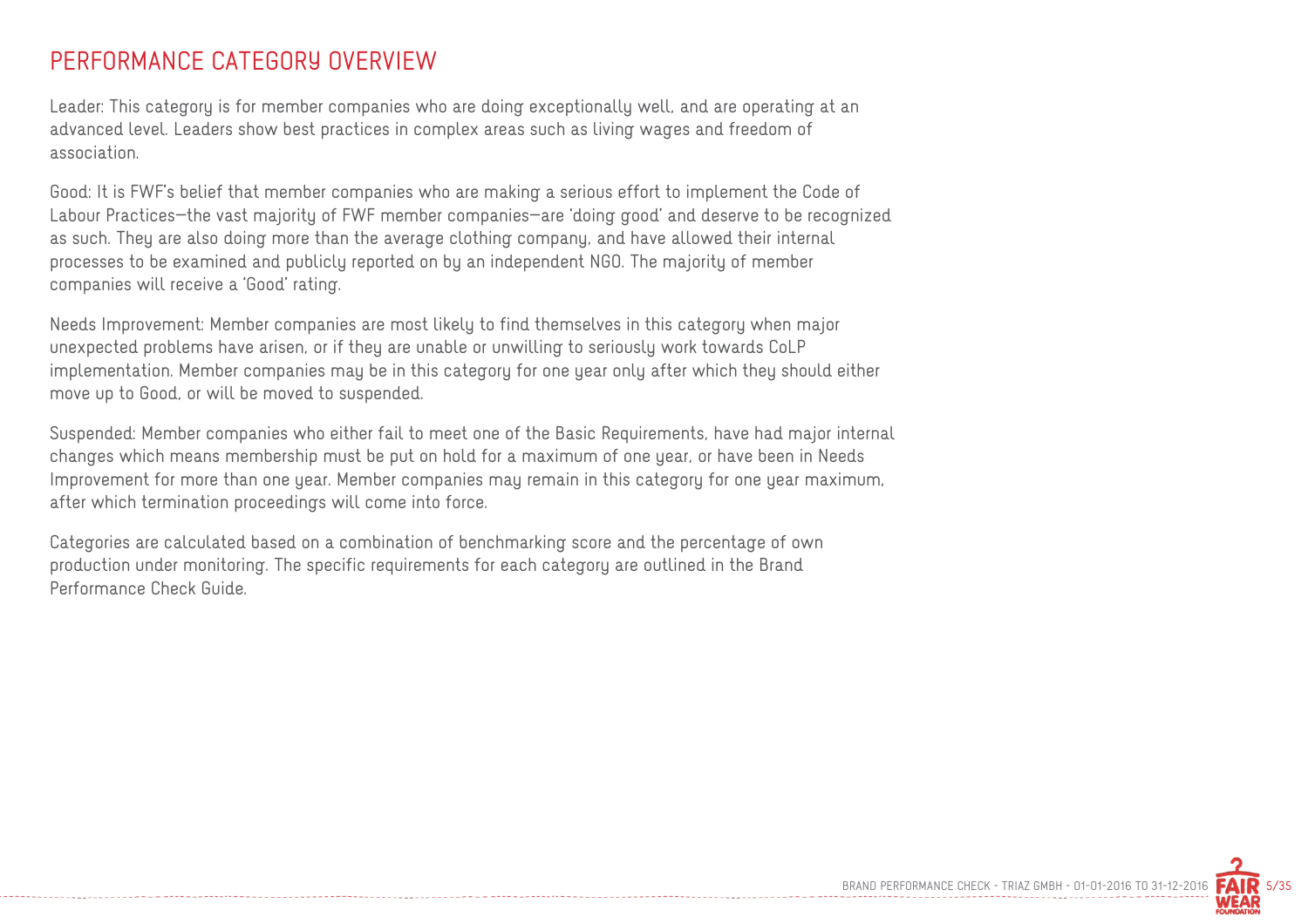## 1. PURCHASING PRACTICES

| PERFORMANCE INDICATORS                                                                                                              | RESULT | RELEVANCE OF INDICATOR                                                                                                                                                           | <b>DOCUMENTATION</b>                                   | SCORE MAX | MIN. |
|-------------------------------------------------------------------------------------------------------------------------------------|--------|----------------------------------------------------------------------------------------------------------------------------------------------------------------------------------|--------------------------------------------------------|-----------|------|
| 1.1a Percentage of production volume from<br>production locations where member company<br>buys at least 10% of production capacity. | 76%    | Member companies with less than 10% of a<br>production location's production capacity<br>generally have limited influence on<br>production location managers to make<br>changes. | Supplier information<br>provided by member<br>company. |           |      |

Comment: At all of its main suppliers, Triaz buys over 10% of the location's production capacity, which gives them an opportunity for higher influence in these locations. Triaz buys over 50% of its garments from three main suppliers, with which it buys high percentage of the location's production capacity.

| PERFORMANCE INDICATORS                                                                                                        | <b>RESULT</b> | RELEVANCE OF INDICATOR                                                                                                                                                                                                                                                                                                                         | DOCUMENTATION                                             | SCORE | MAX | <b>MIN</b> |
|-------------------------------------------------------------------------------------------------------------------------------|---------------|------------------------------------------------------------------------------------------------------------------------------------------------------------------------------------------------------------------------------------------------------------------------------------------------------------------------------------------------|-----------------------------------------------------------|-------|-----|------------|
| 1.1b Percentage of production volume from<br>production locations where member company<br>buys less than 2% of its total FOB. | 11%           | FWF provides incentives to clothing brands to<br>consolidate their supplier base, especially at<br>the tail end, as much as possible, and<br>rewards those members who have a small tail<br>end. Shortening the tail end reduces social<br>compliance risks and enhances the impact of<br>efficient use of capital and remediation<br>efforts. | Production location<br>information as<br>provided to FWF. |       |     |            |

Recommendation: FWF recommends Triaz to consolidate its supply base by limiting the number of suppliers in its 'tail end'. To achieve this, members should determine whether suppliers where they buy less than 2% of their FOB are of strategic relevance. Shortening the tail will reduce the social compliance risks the member is exposed to and will allow the member to improve working conditions in a more efficient and effective way. It is advised to describe the process of consolidation in a sourcing strategy that is agreed upon with top management/sourcing staff.

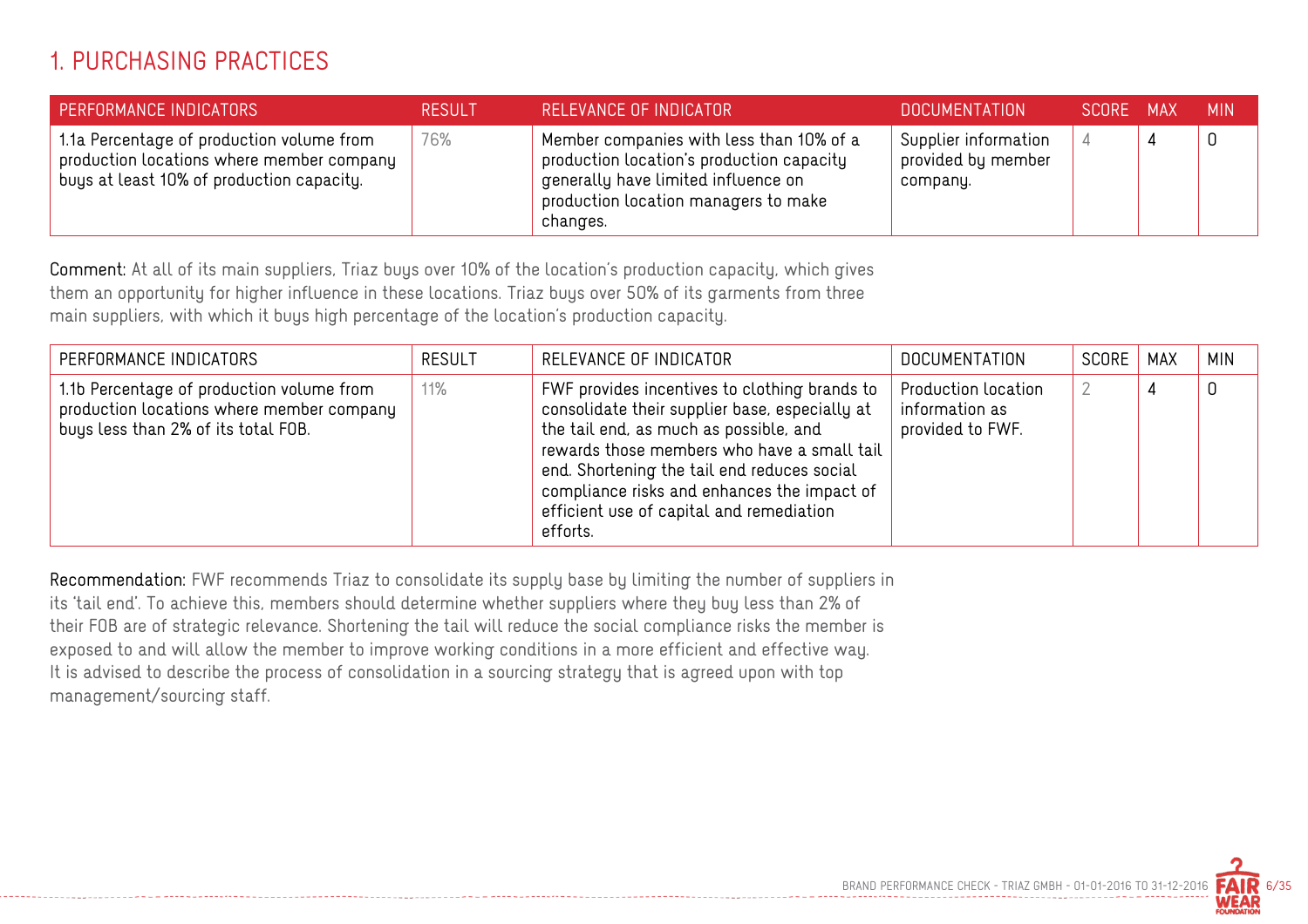| PERFORMANCE INDICATORS                                                                                                                 | <b>RESULT</b> | RELEVANCE OF INDICATOR                                                                                                                                                         | <b>DOCUMENTATION</b>                                   | SCORE | MAX | <b>MIN</b> |
|----------------------------------------------------------------------------------------------------------------------------------------|---------------|--------------------------------------------------------------------------------------------------------------------------------------------------------------------------------|--------------------------------------------------------|-------|-----|------------|
| 1.2 Percentage of production volume from<br>production locations where a business<br>relationship has existed for at least five years. | 85%           | Stable business relationships support most<br>aspects of the Code of Labour Practices, and<br>give production locations a reason to invest in<br>improving working conditions. | Supplier information<br>provided by member<br>company. |       |     |            |

Comment: Triaz values long-term relationships with its suppliers and has found that building up trust overtime has allowed them to work more closely and efficiently on improving working conditions.

| PERFORMANCE INDICATORS                                                                                                                                             | <b>RESULT</b>                                       | RELEVANCE OF INDICATOR                                                                                                                                                  | <b>DOCUMENTATION</b>         | SCORE | <b>MAX</b> | <b>MIN</b> |
|--------------------------------------------------------------------------------------------------------------------------------------------------------------------|-----------------------------------------------------|-------------------------------------------------------------------------------------------------------------------------------------------------------------------------|------------------------------|-------|------------|------------|
| 1.3 All new production locations are required<br>to sign and return the questionnaire with the<br>Code of Labour Practices before first bulk<br>orders are placed. | No new<br>production<br>locations<br>financial year | The CoLP is the foundation of all work<br>between production locations and brands,<br>and the first step in developing a<br>added in past   commitment to improvements. | Signed CoLPs are on<br>file. | N/A   | 2          | 0          |

| PERFORMANCE INDICATORS                                                                                              | <b>RESULT</b>                                                        | RELEVANCE OF INDICATOR                                                                                        | <b>DOCUMENTATION</b>                                                                                | SCORE | <b>MAX</b> | <b>MIN</b> |
|---------------------------------------------------------------------------------------------------------------------|----------------------------------------------------------------------|---------------------------------------------------------------------------------------------------------------|-----------------------------------------------------------------------------------------------------|-------|------------|------------|
| 1.4 Member company conducts human rights<br>due diligence at all new production locations<br>before placing orders. | No new<br>production<br>locations<br>added in past<br>financial year | Due diligence helps to identify, prevent and<br>mitigate potential human rights problems at<br>new suppliers. | Documentation may<br>include pre-audits,<br>existing audits, other<br>types of risk<br>assessments. | N/A   |            |            |

| PERFORMANCE INDICATORS                                                                                      | <b>RESULT</b>                                   | RELEVANCE OF INDICATOR                                                                                                                    | DOCUMENTATION                                                                               | SCORE | <b>MAX</b> | <b>MIN</b> |
|-------------------------------------------------------------------------------------------------------------|-------------------------------------------------|-------------------------------------------------------------------------------------------------------------------------------------------|---------------------------------------------------------------------------------------------|-------|------------|------------|
| 1.5 Production location compliance with Code<br>of Labour Practices is evaluated in a<br>systematic manner. | Yes, and<br>leads to<br>production<br>decisions | A systemic approach is required to integrate<br>social compliance into normal business<br>processes, and supports good<br>decisionmaking. | Documentation of<br>systemic approach:<br>rating systems,<br>checklists, databases,<br>etc. |       |            | 0          |

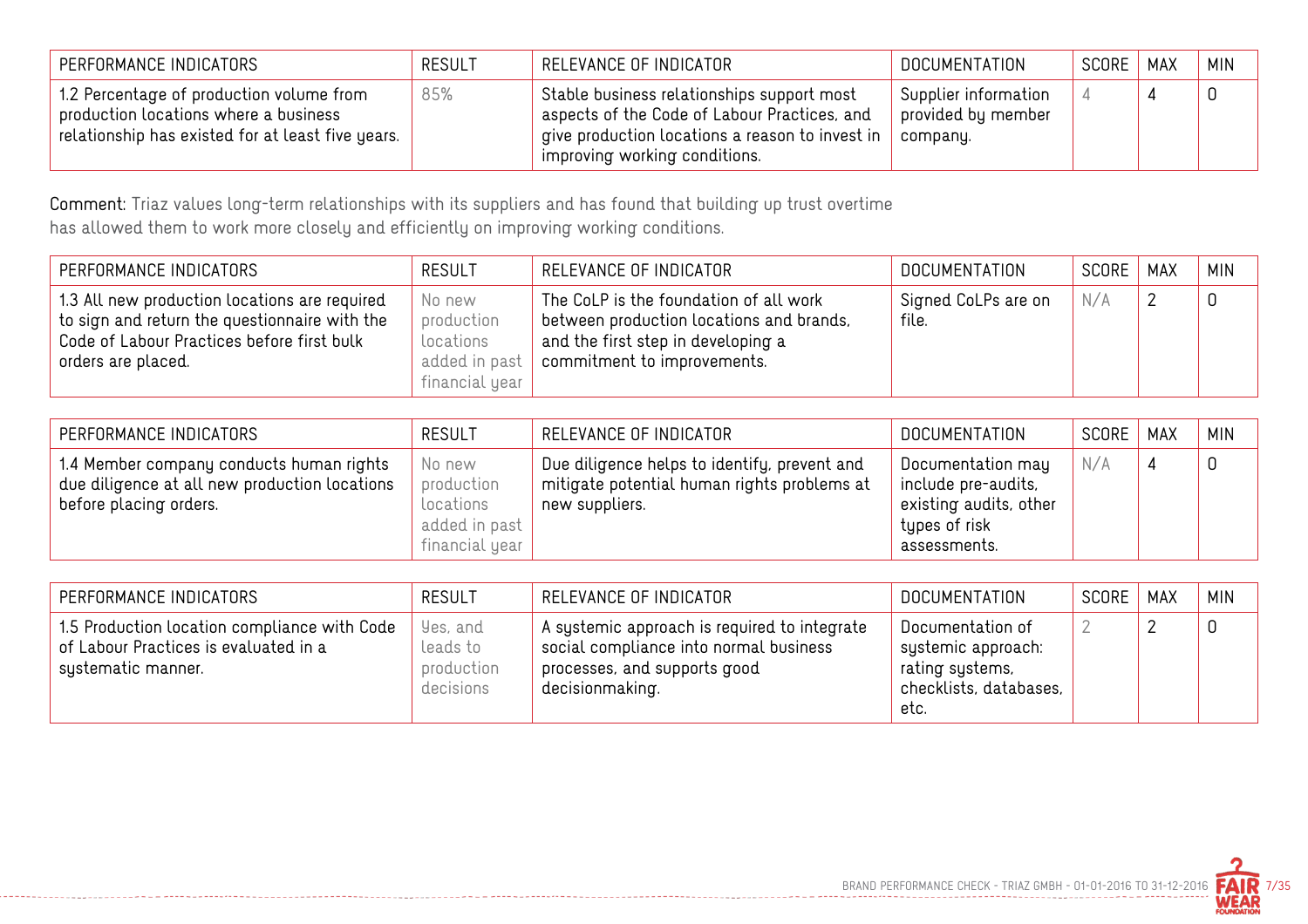Comment: Triaz systematically and regularly evaluates its suppliers. During regular visits Triaz meets with supplier management and discusses what steps have been taken on remediation of audits and complaints and what challenges the supplier is facing. Following a clear written guideline, members of the sustainability and purchasing departments of Triaz determine if a supplier is still complying with the requirements they have put in place, both on social compliance and ecological standards. The sustainability department always have veto power to decide whether to continue working with a supplier, in such a case that a supplier is no longer adhering to or willing to work on the standards that Triaz has set.

Triaz rewards suppliers who are complying with the CoLP by guaranteeing orders for a year in advance, offering pre-financing for materials if needed, and increasing orders.

| PERFORMANCE INDICATORS                                                                       | <b>RESULT</b>                                 | RELEVANCE OF INDICATOR                                                                                                                         | <b>DOCUMENTATION</b>                            | SCORE | <b>MAX</b> | <b>MIN</b> |
|----------------------------------------------------------------------------------------------|-----------------------------------------------|------------------------------------------------------------------------------------------------------------------------------------------------|-------------------------------------------------|-------|------------|------------|
| 1.6 The member company's production<br>planning systems support reasonable working<br>hours. | Strong,<br>integrated<br>systems in<br>place. | Member company production planning<br>systems can have a significant impact on the<br>levels of excessive overtime at production<br>locations. | Documentation of<br>robust planning<br>systems. |       |            |            |

Comment: Through dialogue with each supplier and based on trends from the previous year, Triaz creates a yearly production forecast for each supplier based on the known capacity, peak order times, and holidays, trying to ensure consistent orders throughout the year. If there are months with lower orders, they supplement by ordering extra pieces of standard styles. They ensure they know the lead times throughout the supplychain, including materials, dyeing/printing/washing, and transport, to take into account these elements. Triaz is in weekly communication with its suppliers to identify potential challenges meeting production deadlines, and adjusts delivery dates if necessary. There is no financial or other kind of penalty for suppliers for late delivery.

Triaz does not place rush orders with the suppliers. If a client wants an order sooner than the lead-times allow, Triaz informs them that it is not possible to rush production and does not ask suppliers to produce any quicker.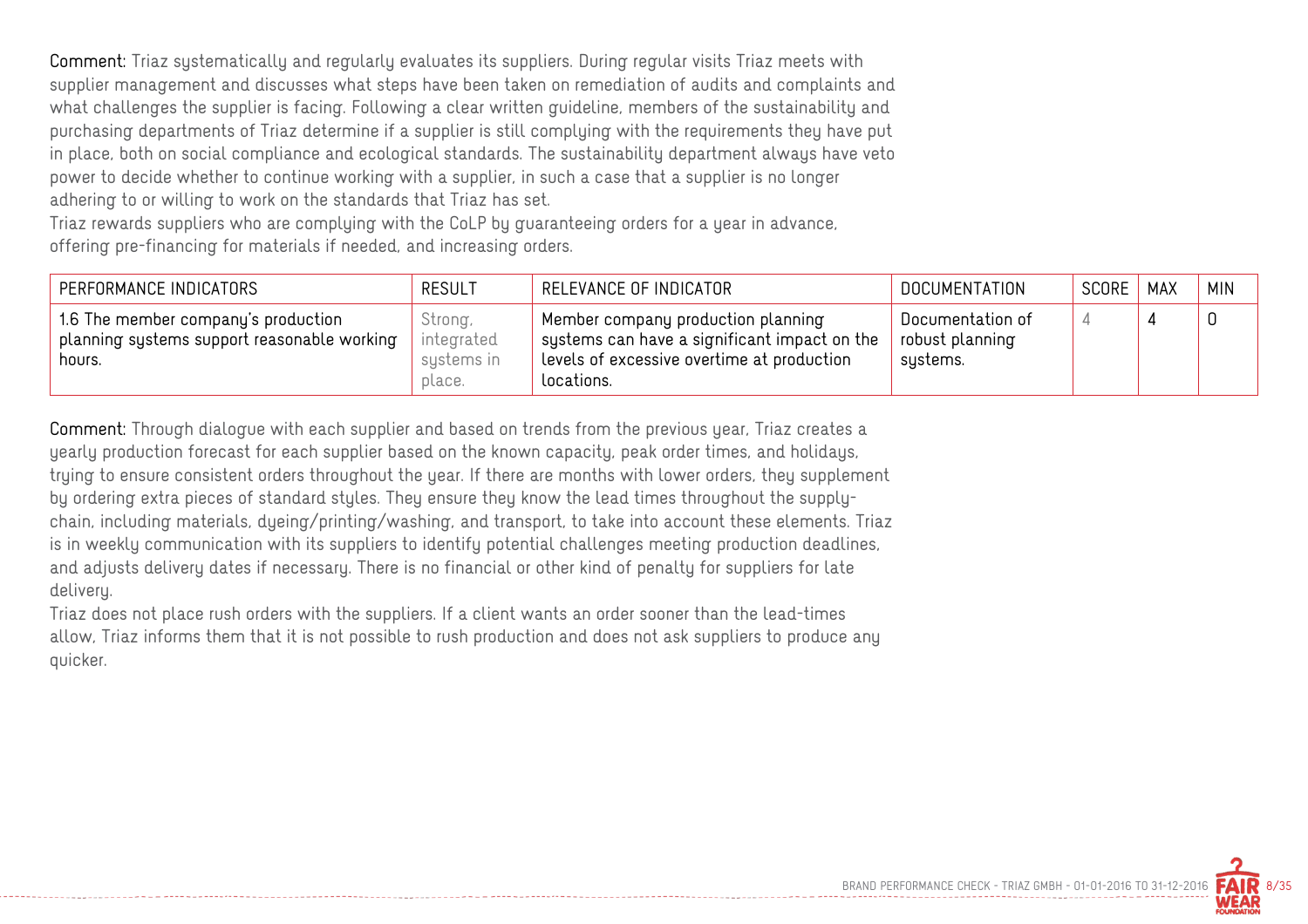| PERFORMANCE INDICATORS                                                             | <b>RESULT</b>       | RELEVANCE OF INDICATOR                                                                                                                                                                                         | <b>DOCUMENTATION</b>                                                                                                                                                                                                        | SCORE | MAX | <b>MIN</b> |
|------------------------------------------------------------------------------------|---------------------|----------------------------------------------------------------------------------------------------------------------------------------------------------------------------------------------------------------|-----------------------------------------------------------------------------------------------------------------------------------------------------------------------------------------------------------------------------|-------|-----|------------|
| 1.7 Degree to which member company<br>mitigates root causes of excessive overtime. | Advanced<br>efforts | Some production delays are outside of the<br>control of member companies; however there<br>are a number of steps that can be taken to<br>address production delays without resorting<br>to excessive overtime. | Evidence of how<br>member responds to<br>excessive overtime<br>and strategies that<br>help reduce the risk<br>of excessive overtime,<br>such as: root cause<br>analysis, reports,<br>correspondence with<br>factories, etc. | 6.    | 6   | 0          |

Comment: In 2016, Triaz started a root cause analysis of excessive overtime in their supply chain. Working with one of their main suppliers in Bosnia, they looked further into the challenges that the supplier faces which can lead to overtime and/or delayed delivery of orders. The CEO of Triaz, along with two members of the sustainability department and the head of purchasing, visited the supplier and discussed the challenges it faced, including late delivery of accessories, no proper planning system to project and track production, exporting garments weekly, and regular changing of colours on the production line.

In response to these discussions, Triaz adjusted their internal deadlines so that the supplier only needed to export bi-weekly (although the supplier has not yet started this) and adjusting their orders to place garments of the same colour and material together so the supplier does not need to switch colours as regularly. Additionally in 2016 Triaz ordered some of its special fabric earlier - for example 70% of its wool was ordered in January - to ensure that suppliers have the material well in advance of production beginning. Triaz does not place rush orders with suppliers. If a client wants an order sooner than the lead-times allow, Triaz informs them that it is not possible to rush production and does not ask suppliers to produce any quicker (but will discuss with them what is possible).

Despite these efforts, Triaz continues to receive orders consistently late and will continue working on ways to improve this without putting unnecessary pressure on its suppliers.

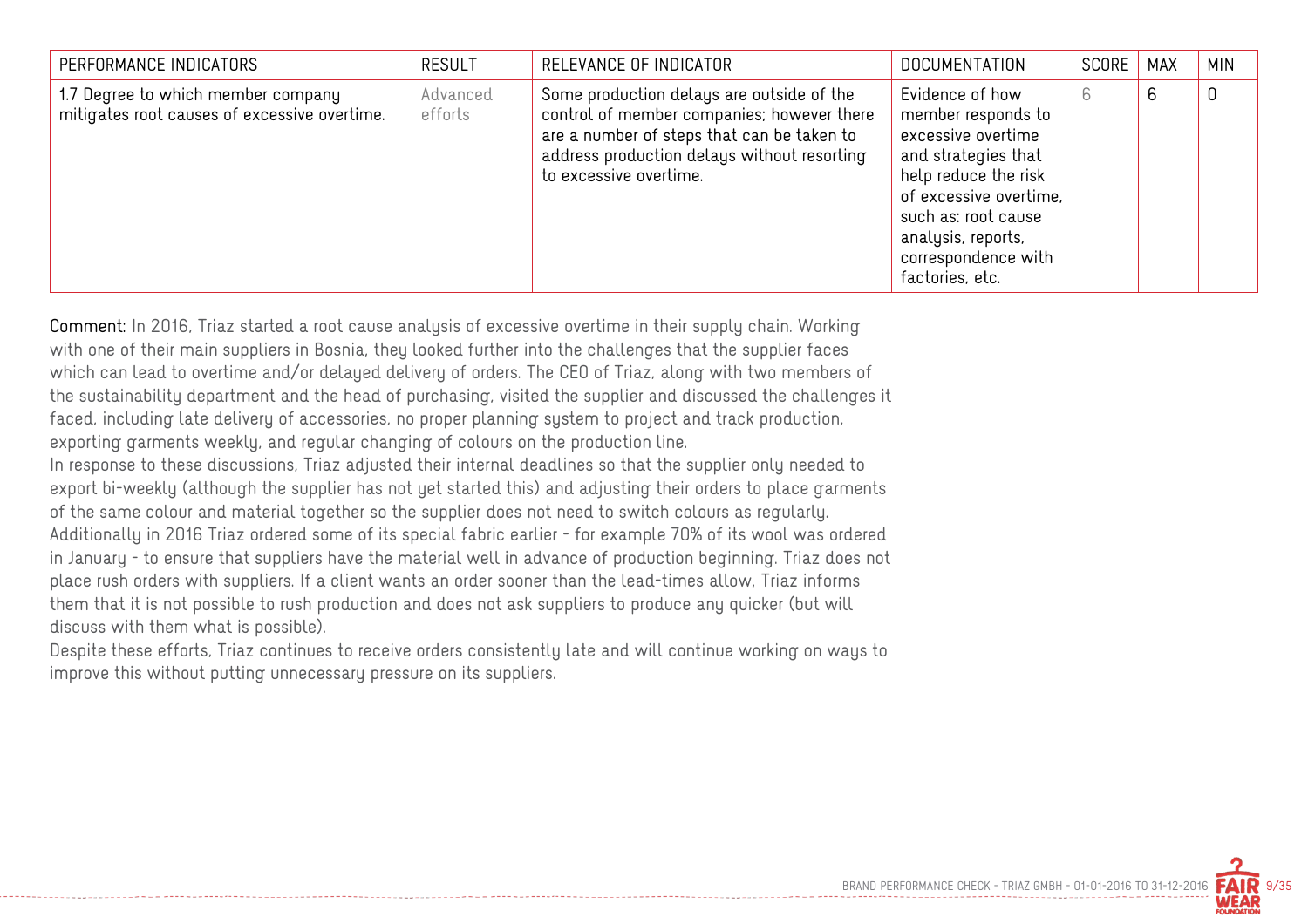Recommendation: Triaz could continue to discuss with factory management on the causes of excessive overtime and provide support to manage overtime, including expanding the discussion to more factories. Triaz could start analysing/evaluating if the changes (such as adjusted internal deadlines) decreased overtime hours. It would be interesting to

include also a wage analysis in the evaluation.

| PERFORMANCE INDICATORS                                                                                                    | <b>RESULT</b>           | RELEVANCE OF INDICATOR                                                                                                                                                    | <b>DOCUMENTATION</b>                                                                    | SCORE | MAX | <b>MIN</b> |
|---------------------------------------------------------------------------------------------------------------------------|-------------------------|---------------------------------------------------------------------------------------------------------------------------------------------------------------------------|-----------------------------------------------------------------------------------------|-------|-----|------------|
| 1.8 Member company's pricing policy allows<br>for payment of at least the legal minimum<br>wages in production countries. | Country-level<br>policy | The first step towards ensuring the payment<br>$^{\prime}$ of minimum wages - and towards<br>implementation of living wages - is to know<br>the labour costs of garments. | Formal systems to<br>calculate labour<br>costs on per-product<br>or country/city level. |       |     |            |

Comment: Triaz focuses on sustainable and stable financial growth, and does not prioritize increasing profit over its focus on sustainability. When setting prices with suppliers, Triaz discusses openly the costs with its supplier and considers price pressure a 'no-go'.

Triaz is aware of the minimum wages in its production countries and encourages suppliers to communicate with them if there are any changes or challenges with pricing. For some of their products Triaz is aware of the labour costs based on production time required.

Recommendation: FWF recommends Triaz to get more insight in the labour costs per product, to ensure enough is paid to cover at least minimum wage to workers and for making steps towards living wages.

| PERFORMANCE INDICATORS                                                                | <b>RESULT</b>                              | RELEVANCE OF INDICATOR                                                                                                                                              | DOCUMENTATION                                                                                                                                         | SCORE | <b>MAX</b> | <b>MIN</b> |
|---------------------------------------------------------------------------------------|--------------------------------------------|---------------------------------------------------------------------------------------------------------------------------------------------------------------------|-------------------------------------------------------------------------------------------------------------------------------------------------------|-------|------------|------------|
| 1.9 Member company actively responds if<br>suppliers fail to pay legal minimum wages. | No minimum<br>wage<br>problems<br>reported | If a supplier fails to pay minimum wage, FWF<br>member companies are expected to hold<br>management of the supplier accountable for<br>respecting local labour law. | Complaint reports,<br>CAPs, additional<br>emails, FWF audit<br>reports or other<br>documents that show<br>minimum wage issue<br>is reported/resolved. |       |            | $-2$       |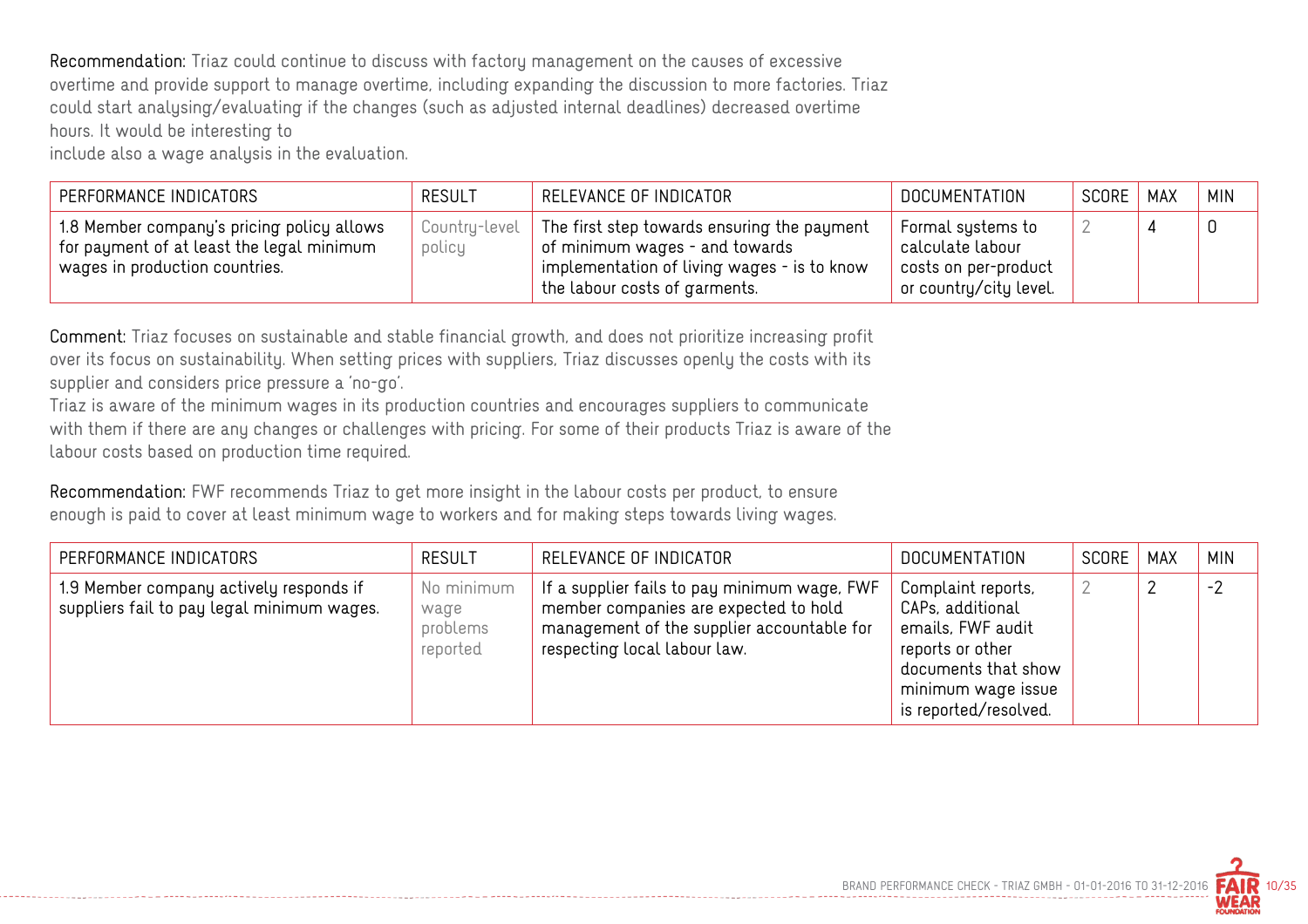| PERFORMANCE INDICATORS                                                           | RESULT | RELEVANCE OF INDICATOR                                                                                                                                                                                                                           | DOCUMENTATION                                                                                                                | SCORE | MAX | <b>MIN</b> |
|----------------------------------------------------------------------------------|--------|--------------------------------------------------------------------------------------------------------------------------------------------------------------------------------------------------------------------------------------------------|------------------------------------------------------------------------------------------------------------------------------|-------|-----|------------|
| 1.10 Evidence of late payments to suppliers by $\parallel$ No<br>member company. |        | Late payments to suppliers can have a<br>negative impact on production locations and<br>their ability to pay workers on time. Most<br>garment workers have minimal savings, and<br>even a brief delay in payments can cause<br>serious problems. | Based on a complaint  <br>or audit report; review<br>of production location<br>and member<br>company financial<br>documents. |       | 0   | $-1$       |

| PERFORMANCE INDICATORS                                                                                                                                                        | <b>RESULT</b>                            | RELEVANCE OF INDICATOR                                                                            | <b>DOCUMENTATION</b>                                                                           | SCORE | MAX | <b>MIN</b> |
|-------------------------------------------------------------------------------------------------------------------------------------------------------------------------------|------------------------------------------|---------------------------------------------------------------------------------------------------|------------------------------------------------------------------------------------------------|-------|-----|------------|
| 1.11 Degree to which member company<br>assesses root causes of wages lower than<br>living wages with suppliers and takes steps<br>towards the implementation of living wages. | Production<br>location level<br>approach | Sustained progress towards living wages<br>requires adjustments to member companies'<br>policies. | Documentation of<br>policy assessments<br>and/or concrete<br>progress towards<br>living wages. |       | 8   |            |

Comment: Triaz has worked on wage projects at its main suppliers in China and Bosnia where it has had 100% leverage, analysing the percentage of cost that goes to workers and comparing that to living wage estimates. Based on this information Triaz has increased the prices paid to these suppliers to increase wages. Triaz has also discussed living wage estimates with all of its suppliers and makes current and new information available to them via its online wiki (web portal available for internal staff and suppliers).

Recommendation: FWF encourages Triaz to continue discuss with suppliers about possibilities to work towards higher benchmarks.

| PERFORMANCE INDICATORS                                                                                   | <b>RESULT</b> | RELEVANCE OF INDICATOR                                                                                                                                                                                                                                                     | <b>DOCUMENTATION</b>                                   | SCORE | MAX | <b>MIN</b> |
|----------------------------------------------------------------------------------------------------------|---------------|----------------------------------------------------------------------------------------------------------------------------------------------------------------------------------------------------------------------------------------------------------------------------|--------------------------------------------------------|-------|-----|------------|
| 1.12 Percentage of production volume from<br>factories owned by the member company<br>(bonus indicator). | 13%           | Owning a supplier increases the<br>accountability and reduces the risk of<br>unexpected CoLP violations. Given these<br>advantages, this is a bonus indicator. Extra<br>points are possible, but the indicator will not<br>negatively affect an member company's<br>score. | Supplier information<br>provided by member<br>company. |       |     | 0          |

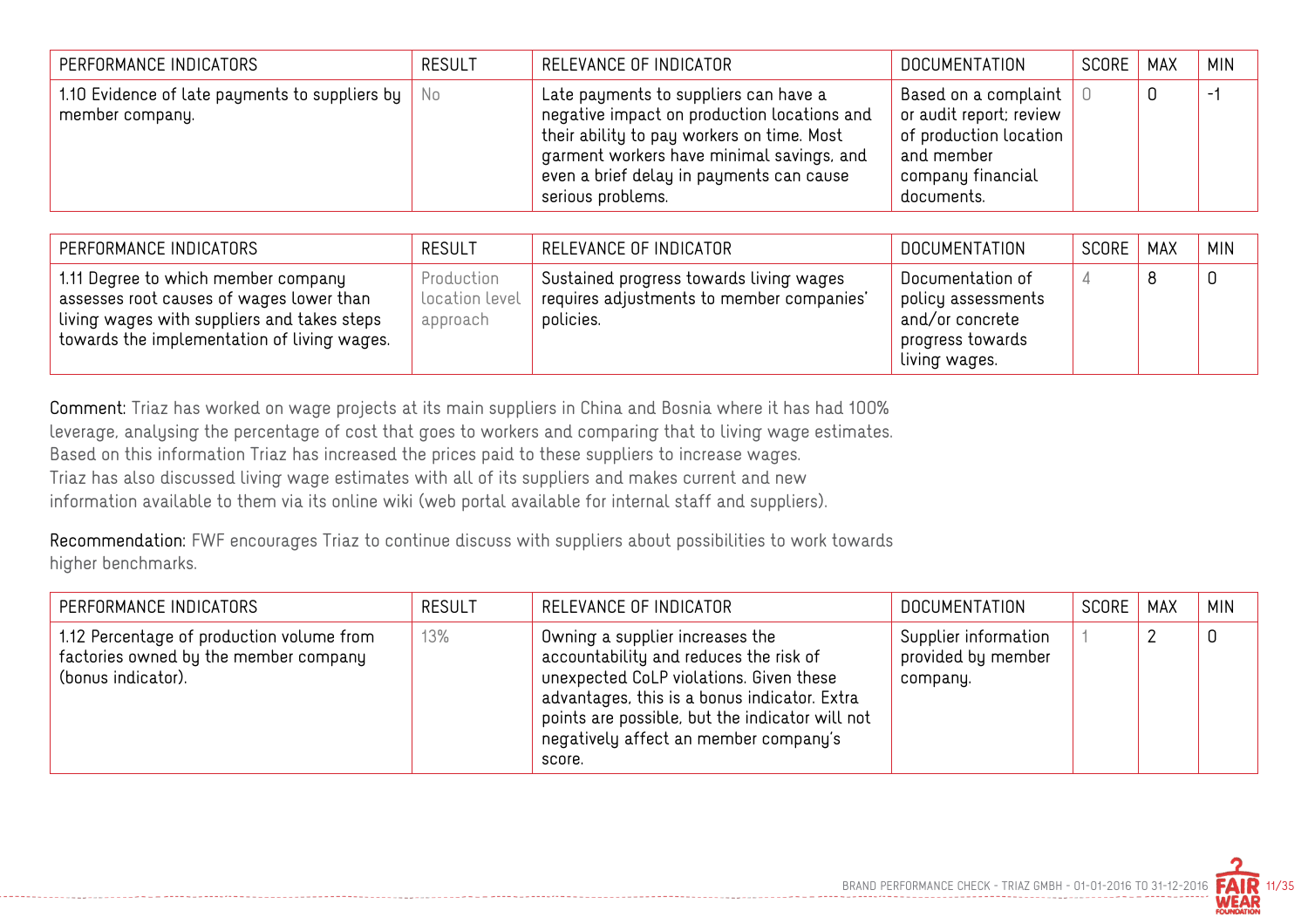Comment: In 2016 Triaz became part owner of one of their main suppliers in China. This decision was made in order to support a long-term supplier who was struggling to continue operating and to ensure that Triaz could continue to produce garments using a specific fabric only made and used by this supplier. In 2016 Triaz conducted an analysis of wages at this supplier and is working on an innovative project to develop fabric here, supported by the Chinese government.

#### PURCHASING PRACTICES

Possible Points: 40 Earned Points: 31

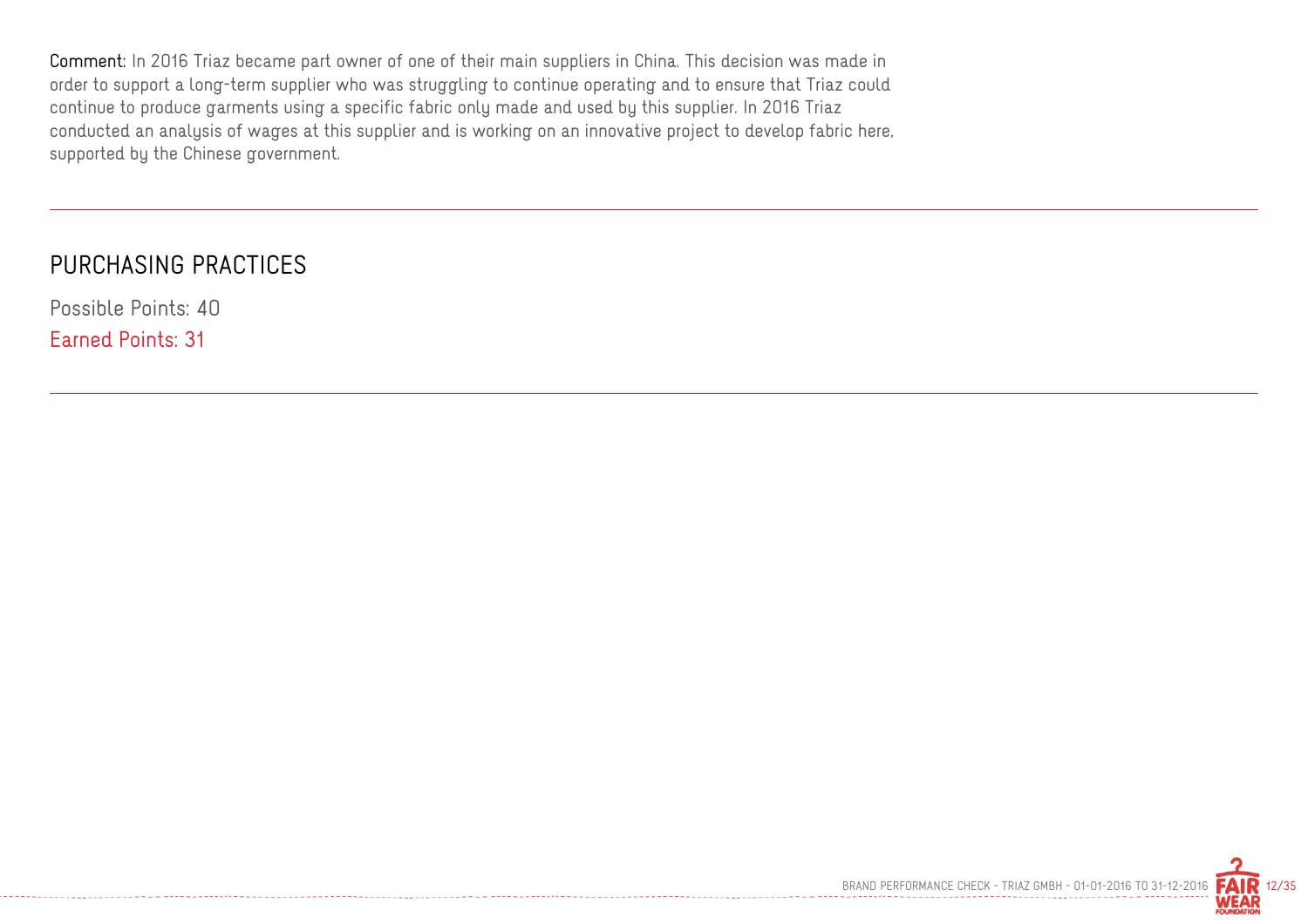# 2. MONITORING AND REMEDIATION

| <b>BASIC MEASUREMENTS</b>                                                                       | <b>RESULT</b> | <b>COMMENTS</b>                                                                                                                       |
|-------------------------------------------------------------------------------------------------|---------------|---------------------------------------------------------------------------------------------------------------------------------------|
| % of own production under standard<br>monitoring (excluding low-risk countries)                 | 80%           |                                                                                                                                       |
| % of production volume where monitoring<br>requirements for low-risk countries are<br>fulfilled | 16%           | FWF low risk policy should be implemented. $0$ = policy is not implemented correctly. $N/A$ = no<br>production in low risk countries. |
| Meets monitoring requirements for tail-end<br>production locations.                             | No            | Implementation will be assessed next Brand Performance Check                                                                          |
| Total of own production under monitoring                                                        | 96%           | Minimums: 1 year: 40%; 2 years 60%; 3 years+: 80-100% Measured as a percentage of turnover.                                           |

| PERFORMANCE INDICATORS                                                                                 | <b>RESULT</b> | RELEVANCE OF INDICATOR                                                                                     | DOCUMENTATION                                                                     | SCORE MAX | MIN. |
|--------------------------------------------------------------------------------------------------------|---------------|------------------------------------------------------------------------------------------------------------|-----------------------------------------------------------------------------------|-----------|------|
| 2.1 Specific staff person is designated to<br>follow up on problems identified by<br>monitoring system | yes           | Followup is a serious part of FWF<br>membership, and cannot be successfully<br>managed on an ad-hoc basis. | Manuals, emails, etc.,<br>demonstrating who<br>the designated staff<br>person is. |           | $-2$ |

| PERFORMANCE INDICATORS                                     | <b>RESULT</b>                                                             | RELEVANCE OF INDICATOR                                                                                                                                               | <b>DOCUMENTATION</b>                 | SCORE | MAX         | <b>MIN</b> |
|------------------------------------------------------------|---------------------------------------------------------------------------|----------------------------------------------------------------------------------------------------------------------------------------------------------------------|--------------------------------------|-------|-------------|------------|
| 2.2 Quality of own auditing system meets<br>FWF standards. | Member<br>makes use of<br>FWF audits<br>and/or<br>external<br>audits only | In case FWF teams cannot be used, the<br>member companies' own auditing system<br>must ensure sufficient quality in order for<br>FWF to approve the auditing system. | Information on audit<br>methodology. | N/A   | $\mathbf 0$ | $-$        |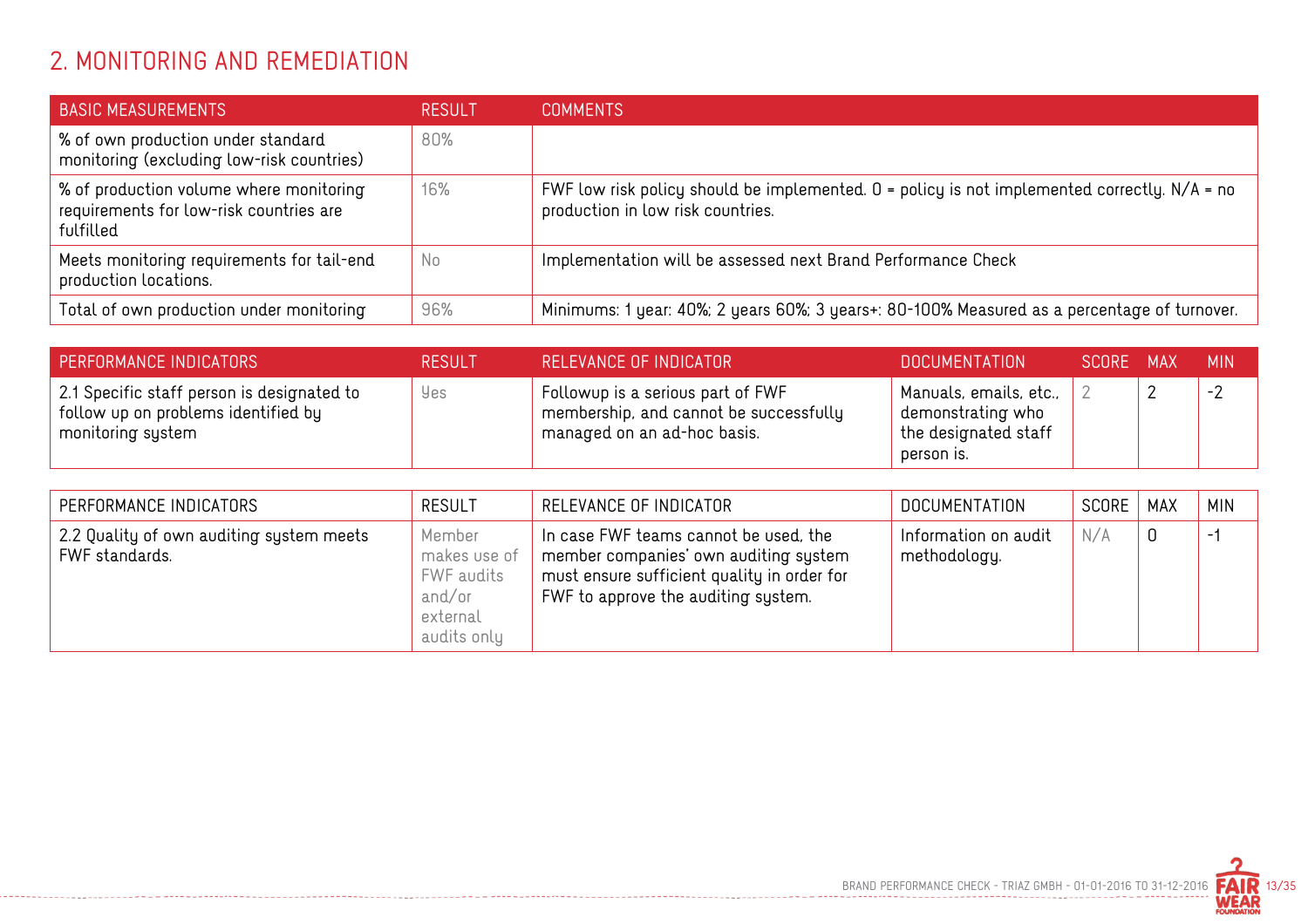| PERFORMANCE INDICATORS                                                                                                                                                                               | <b>RESULT</b> | RELEVANCE OF INDICATOR                                                                                                                                                                          | <b>DOCUMENTATION</b>                                                                                                                         | SCORE | <b>MAX</b> | <b>MIN</b> |
|------------------------------------------------------------------------------------------------------------------------------------------------------------------------------------------------------|---------------|-------------------------------------------------------------------------------------------------------------------------------------------------------------------------------------------------|----------------------------------------------------------------------------------------------------------------------------------------------|-------|------------|------------|
| 2.3 Audit Report and Corrective Action Plan<br>(CAP) findings are shared with factory and<br>worker representation where applicable.<br>Improvement timelines are established in a<br>timely manner. | Yes           | 2 part indicator: FWF audit reports were<br>shared and discussed with suppliers within<br>two months of audit receipt AND a reasonable  <br>time frame was specified for resolving<br>findings. | Corrective Action<br>Plans, emails;<br>findings of followup<br>audits; brand<br>representative present<br>during audit exit<br>meeting, etc. |       |            | Ξ,         |

Comment: Following an audit, Triaz follows up by sharing the report and CAP with the supplier and discussing the plan and timeline for remediation with them. Together they set realistic timelines and priorities.

| PERFORMANCE INDICATORS                                                                                                      | <b>RESULT</b> | RELEVANCE OF INDICATOR                                                                                                                                   | <b>DOCUMENTATION</b>                                                                                                                                                                                                                       | SCORE | <b>MAX</b> | <b>MIN</b> |
|-----------------------------------------------------------------------------------------------------------------------------|---------------|----------------------------------------------------------------------------------------------------------------------------------------------------------|--------------------------------------------------------------------------------------------------------------------------------------------------------------------------------------------------------------------------------------------|-------|------------|------------|
| 2.4 Degree of progress towards resolution of<br>existing Corrective Action Plans and<br>remediation of identified problems. | Intermediate  | FWF considers efforts to resolve CAPs to be<br>one of the most important things that<br>member companies can do towards<br>improving working conditions. | CAP-related<br>documentation<br>including status of<br>findings,<br>documentation of<br>remediation and<br>follow up actions<br>taken by member.<br>Reports of quality<br>assessments.<br>Evidence of<br>understanding<br>relevant issues. | 6     | 8          | $-2$       |

Comment: Triaz could show progress on all open CAPs of its main suppliers, as well as CAPs for many of its external producers. Representatives from Triaz regularly visit the suppliers and discuss the follow up on CAPs, and Triaz collects photos and other evidence of remediation both in person and via email.

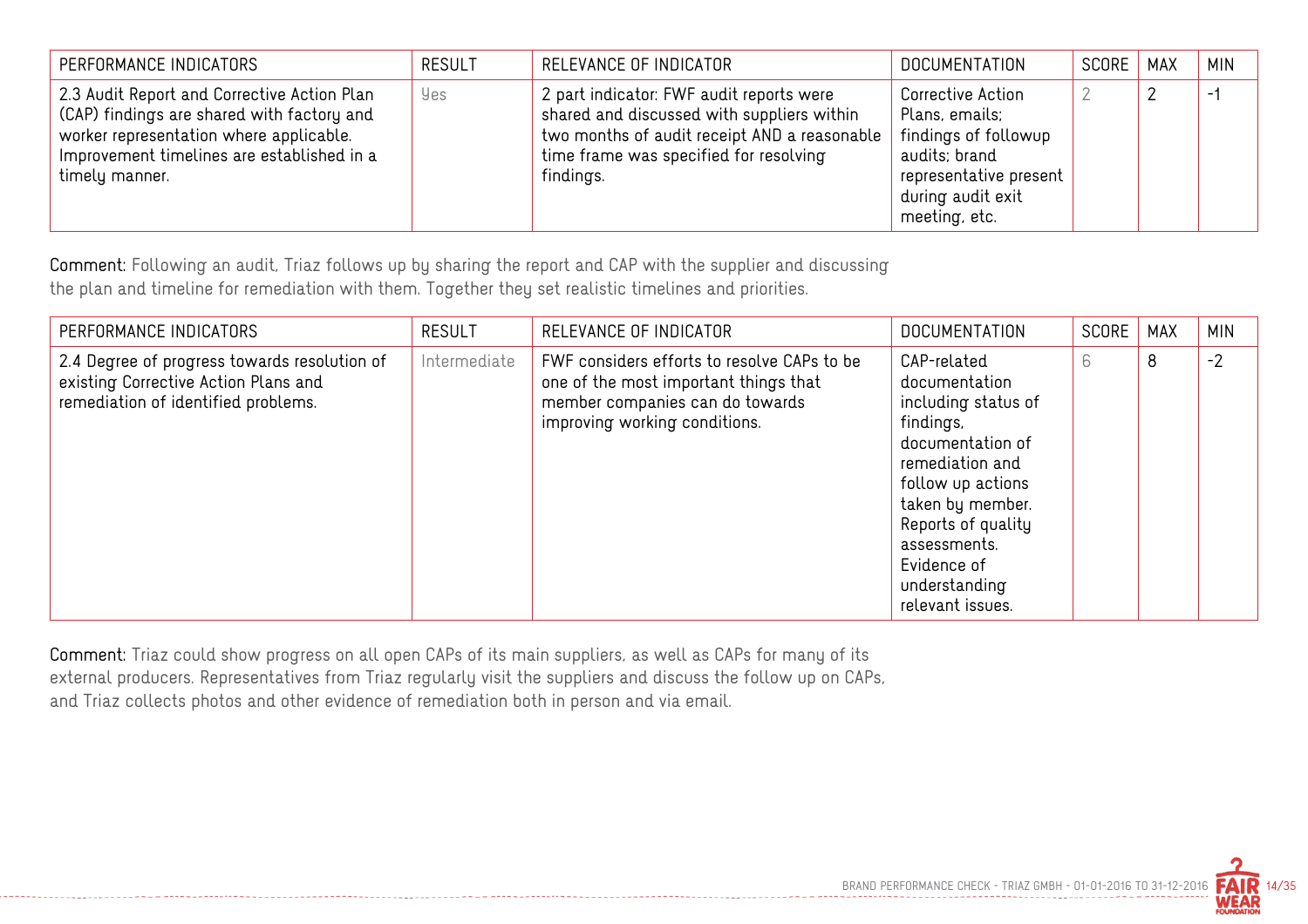Recommendation: Triaz could consider building local capacity to follow up with suppliers regularly and verify improvements.

FWF also recommends Triaz to define a strategy for suppliers where Triaz has limited leverage to ensure relevant improvements are being implemented.

| PERFORMANCE INDICATORS                                                                                                                              | RESULT | RELEVANCE OF INDICATOR                                                                                                                                                                                                                                | <b>DOCUMENTATION</b>                                                                                                           | SCORE | MAX | <b>MIN</b> |
|-----------------------------------------------------------------------------------------------------------------------------------------------------|--------|-------------------------------------------------------------------------------------------------------------------------------------------------------------------------------------------------------------------------------------------------------|--------------------------------------------------------------------------------------------------------------------------------|-------|-----|------------|
| 2.5 Percentage of production volume from<br>production locations that have been visited by<br>the member company in the previous financial<br>year. | 67%    | Formal audits should be augmented by<br>annual visits by member company staff or<br>local representatives. They reinforce to<br>production location managers that member<br>companies are serious about implementing<br>the Code of Labour Practices. | Member companies<br>should document all<br>production location<br>visits with at least<br>the date and name of<br>the visitor. |       |     |            |

Recommendation: Annual visits should be made for production sites (including subcontractors and production locations in low-risk countries). Regular visits provide the opportunities to discuss problems and corrective actions in the time period between formal audits.

| PERFORMANCE INDICATORS                                          | <b>RESULT</b>                                                              | RELEVANCE OF INDICATOR                                                                                                      | DOCUMENTATION                                                                                              | SCORE | <b>MAX</b> | <b>MIN</b>  |
|-----------------------------------------------------------------|----------------------------------------------------------------------------|-----------------------------------------------------------------------------------------------------------------------------|------------------------------------------------------------------------------------------------------------|-------|------------|-------------|
| 2.6 Existing audit reports from other sources<br>are collected. | No existing<br>reports/all<br>audits by<br>FWF or FWF<br>member<br>company | Existing reports form a basis for<br>understanding the issues and strengths of a<br>supplier, and reduces duplicative work. | Audit reports are on<br>file; evidence of<br>followup on prior<br>CAPs. Reports of<br>quality assessments. | N/A   |            | $\mathbf 0$ |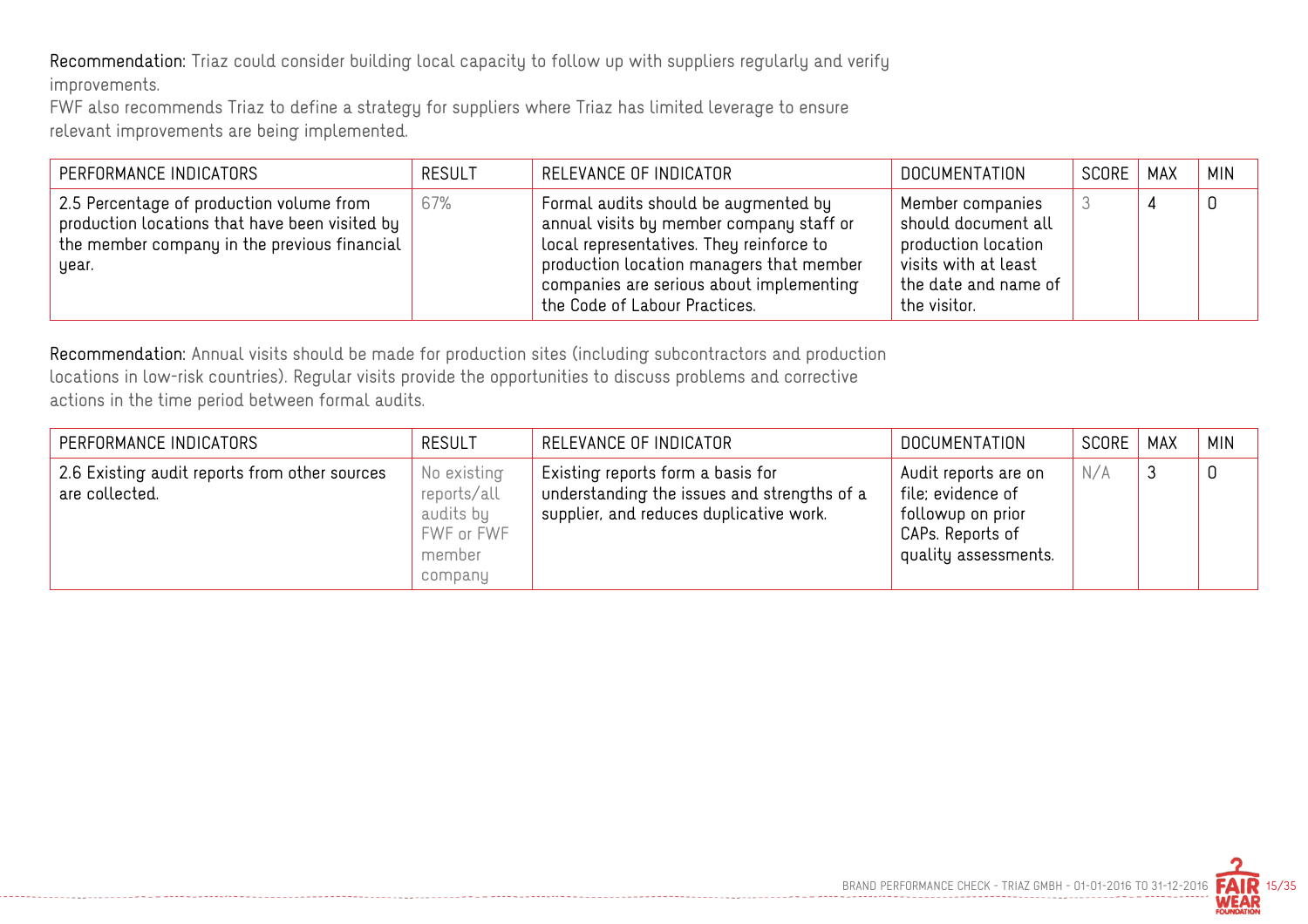Recommendation: Recommendation: Triaz could use the FWF audit quality checklist to assess the quality of audit reports done by other initiatives. In order to avoid duplicate audits, FWF recognises audits by other initiatives as long as the

following requirements are met:

- The audit report was conducted within the last three years.

- The member company could demonstrate that the workers information sheet is posted at the factory.

- The member company has collected the full audit report and assessed the report based on the audit quality checklist. The assessment shows that the report meets FWF's requirements.

- The member company could show that the company has follow up on the corrective action plans of the audit.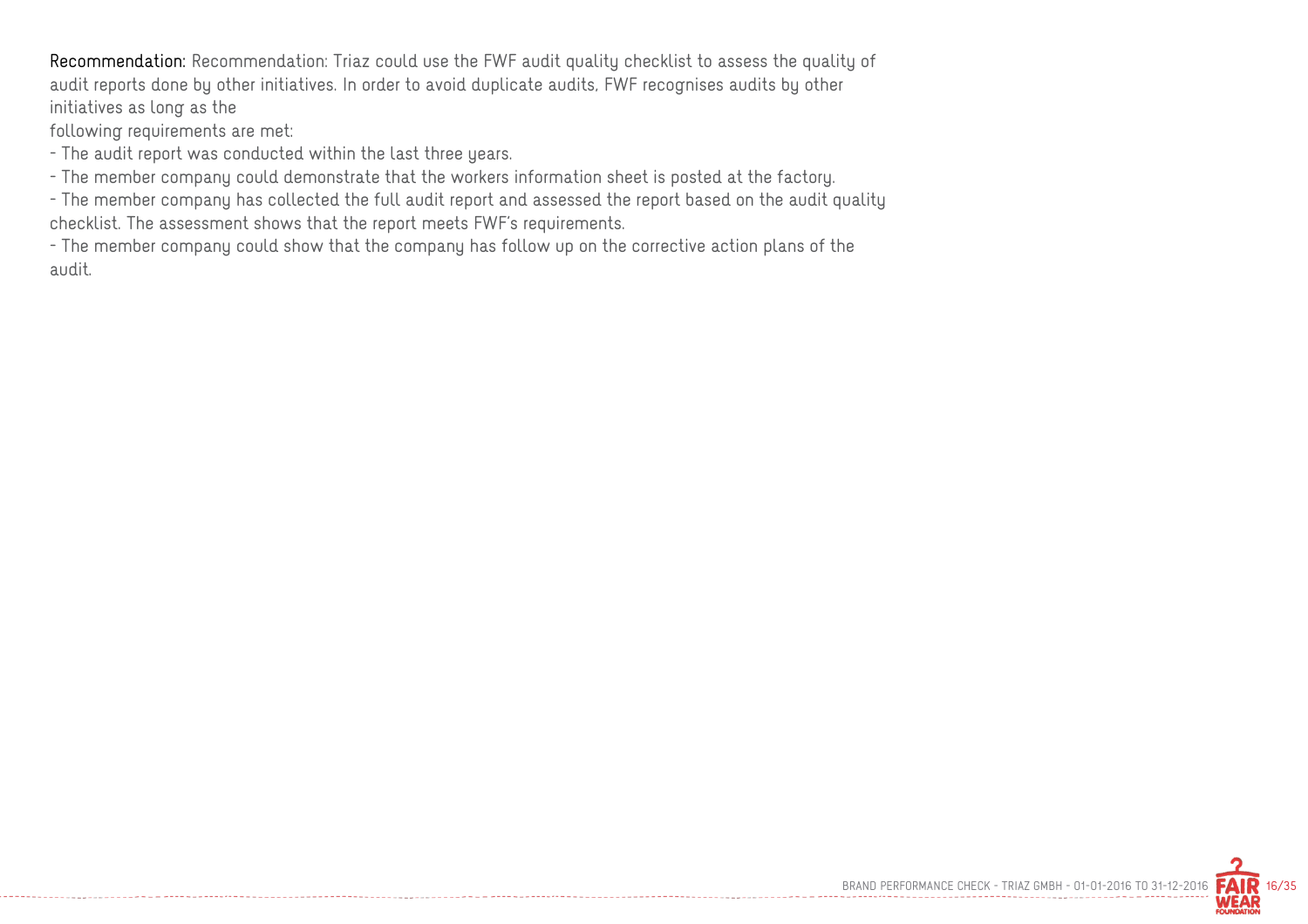| PERFORMANCE INDICATORS                                          | <b>RESULT</b>                                                       | RELEVANCE OF INDICATOR                                                                                                                                                                                                                                                                                                                                                                      | <b>DOCUMENTATION</b>                                                                                                                                                                                                                                                                  | <b>SCORE</b> | <b>MAX</b> | <b>MIN</b> |
|-----------------------------------------------------------------|---------------------------------------------------------------------|---------------------------------------------------------------------------------------------------------------------------------------------------------------------------------------------------------------------------------------------------------------------------------------------------------------------------------------------------------------------------------------------|---------------------------------------------------------------------------------------------------------------------------------------------------------------------------------------------------------------------------------------------------------------------------------------|--------------|------------|------------|
| 2.7 Compliance with FWF risk policies.                          | Advanced<br>result on all<br>relevant<br>policies                   | Aside from regular monitoring and<br>remediation requirements under FWF<br>membership, countries, specific areas within<br>countries or specific product groups may pose<br>specific risks that require additional steps to<br>address and remediate those risks. FWF<br>requires member companies to be aware of<br>those risks and implement policy<br>requirements as prescribed by FWF. | Policy documents,<br>inspection reports,<br>evidence of<br>cooperation with<br>other customers<br>sourcing at the same<br>factories, reports of<br>meetings with<br>suppliers, reports of<br>additional activities<br>and/or attendance<br>lists as mentioned in<br>policy documents. | 6            | 6          | $-2$       |
| Compliance with FWF enhanced monitoring<br>programme Bangladesh | Policies are<br>not relevant<br>to the<br>company's<br>supply chain |                                                                                                                                                                                                                                                                                                                                                                                             |                                                                                                                                                                                                                                                                                       | N/A          | 6          | $-2$       |
| Compliance with FWF Myanmar policy                              | Policies are<br>not relevant<br>to the<br>company's<br>supply chain |                                                                                                                                                                                                                                                                                                                                                                                             |                                                                                                                                                                                                                                                                                       | N/A          | 6          | $-2$       |
| Compliance with FWF guidance on abrasive<br>blasting            | Advanced                                                            |                                                                                                                                                                                                                                                                                                                                                                                             |                                                                                                                                                                                                                                                                                       | 6            | 6          | $-2$       |

Comment: Triaz produced denim products and has a written policy for suppliers on the use of sandblasting. Before Triaz starts producing denim products with a supplier they discuss with them their no tolerance policy on sandblasting and then have the supplier sign a document saying they do not use sandblasting. No evidence of sandblasting was found at Triaz's suppliers.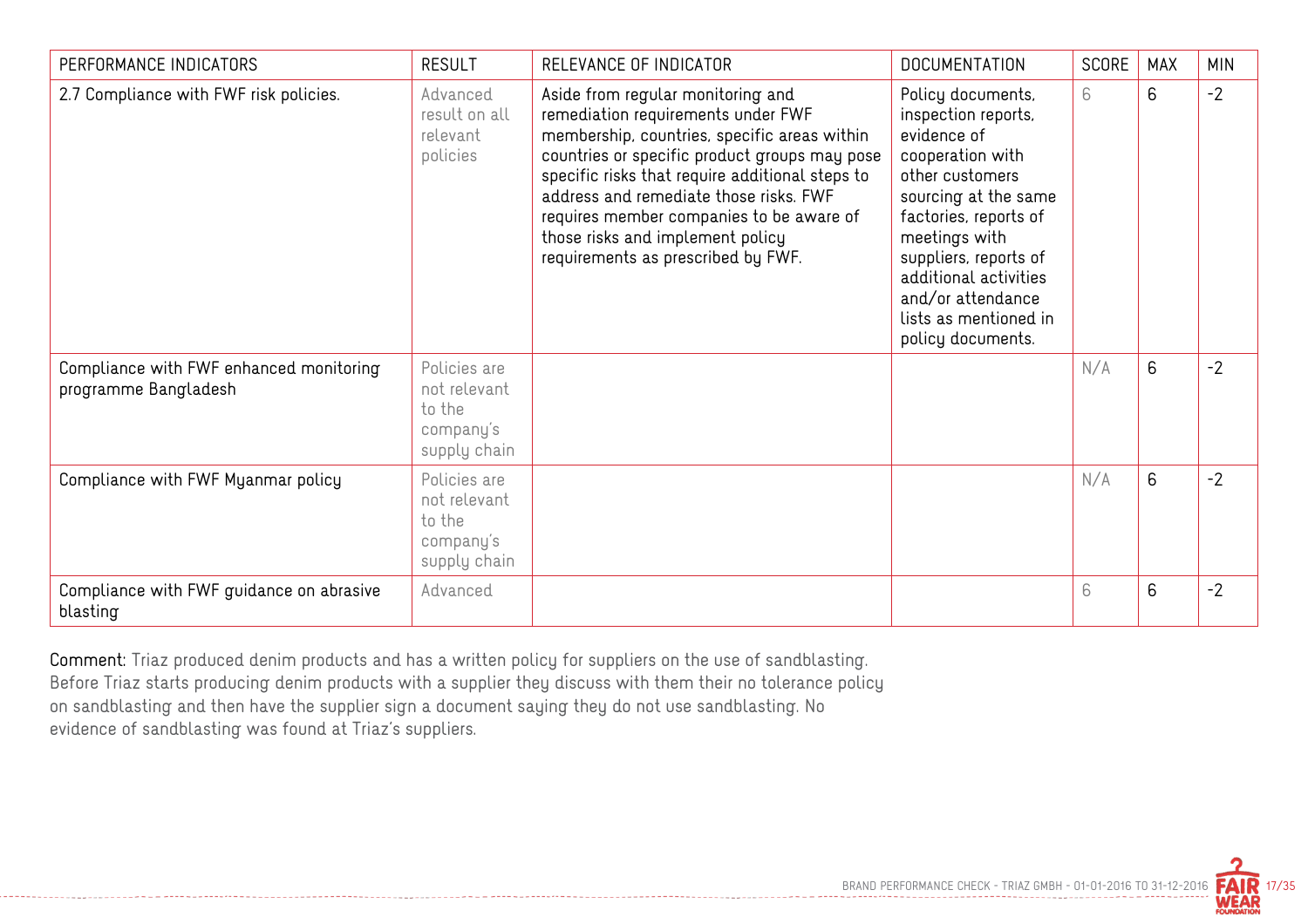| PERFORMANCE INDICATORS                                                                                                   | <b>RESULT</b>         | RELEVANCE OF INDICATOR                                                                                                                                                                                                                                 | <b>DOCUMENTATION</b>                                                | SCORE   MAX |          | <b>MIN</b>     |
|--------------------------------------------------------------------------------------------------------------------------|-----------------------|--------------------------------------------------------------------------------------------------------------------------------------------------------------------------------------------------------------------------------------------------------|---------------------------------------------------------------------|-------------|----------|----------------|
| 2.8 Member company cooperates with other<br>FWF member companies in resolving<br>corrective actions at shared suppliers. | Active<br>cooperation | Cooperation between customers increases<br>leverage and chances of successful<br>outcomes. Cooperation also reduces the<br>chances of a factory having to conduct<br>multiple Corrective Action Plans about the<br>same issue with multiple customers. | Shared CAPs,<br>evidence of<br>cooperation with<br>other customers. |             | <u>_</u> | $\blacksquare$ |

Comment: Triaz shares suppliers with a few other FWF members. Triaz is in active communication with these brands and they share CAPs and updates. With one brand in particular, Triaz meets regularly at their headquarters and discusses how they can collaborate on remediation and increase leverage.

| PERFORMANCE INDICATORS                                                                                        | <b>RESULT</b> | RELEVANCE OF INDICATOR                                                                                                                                                                    | <b>DOCUMENTATION</b>                                                                                                                                    | SCORE | <b>MAX</b> | <b>MIN</b> |
|---------------------------------------------------------------------------------------------------------------|---------------|-------------------------------------------------------------------------------------------------------------------------------------------------------------------------------------------|---------------------------------------------------------------------------------------------------------------------------------------------------------|-------|------------|------------|
| 2.9 Percentage of production volume where<br>monitoring requirements for low-risk countries<br>are fulfilled. | $0 - 49%$     | Low-risk countries are determined by the<br>presence and proper functioning of<br>institutions which can guarantee compliance<br>with national and international standards and  <br>laws. | Documentation of<br>visits, notification of<br>suppliers of FWF<br>membership; posting<br>of worker information<br>sheets, completed<br>questionnaires. |       |            | 0          |

Comment: Approximately 19% of Triaz's production is conducted in low-risk countries, and 16% is monitored. The suppliers for which the monitoring requirements have not been met have not yet been visited by Triaz, but have signed and returned the CoLP questionnaire and posted the WIS at their locations. Triaz plans to visit the remaining suppliers in the coming year.

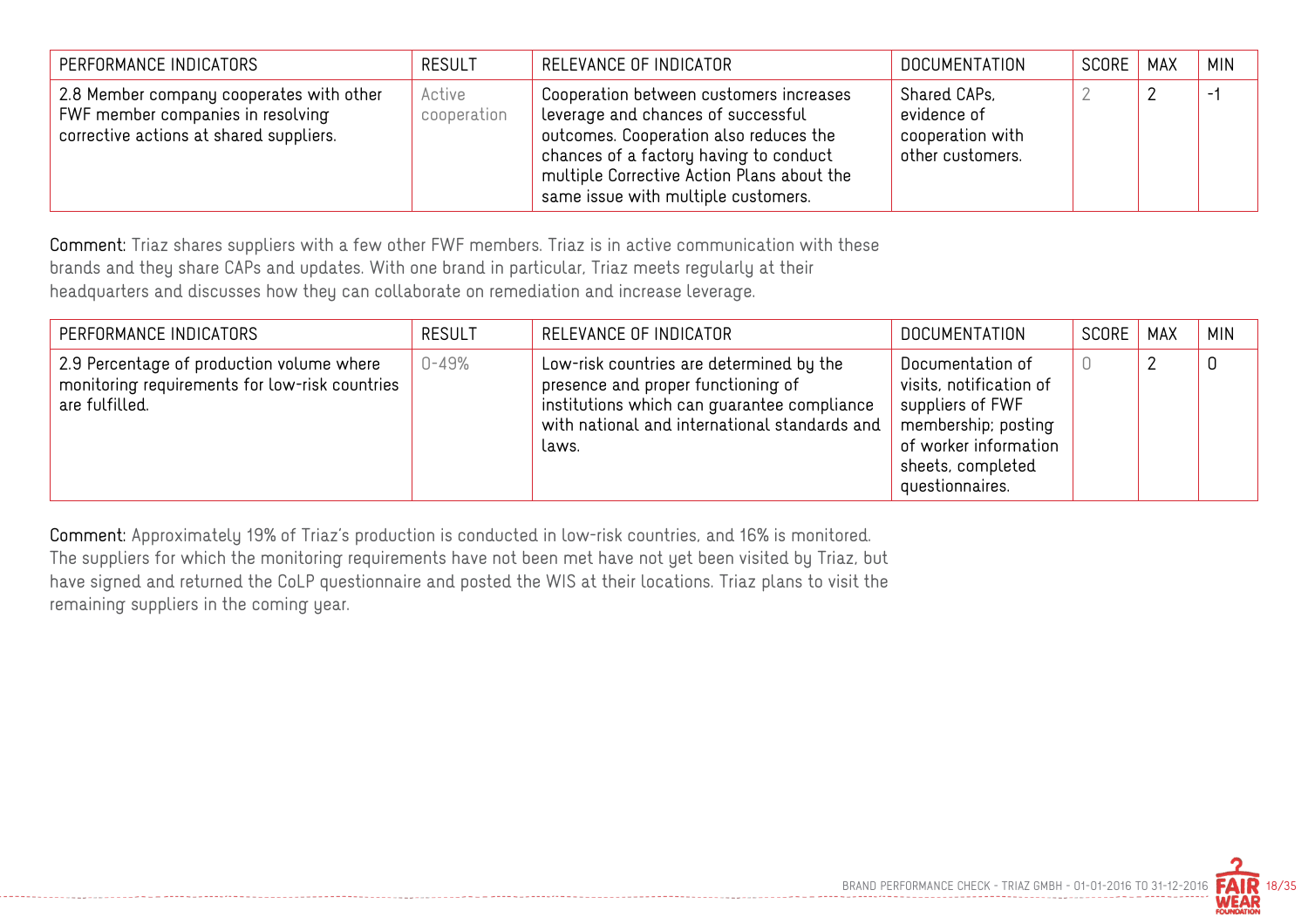Requirement: Monitoring requirements need to be fulfilled for production in low-risk countries in order for it to be counted towards the monitoring threshold. All production sites in low-risk countries must:

o Be visited regularly by Member company representatives;

o Be informed of FWF membership and return the completed CoLP questionnaire before production orders are placed;

o Be aware of specific risks identified by FWF;

o Have the FWF Worker Information Sheet posted in local languages.

| PERFORMANCE INDICATORS                                                                                                             | <b>RESULT</b> | RELEVANCE OF INDICATOR                                                                                                                                                                             | DOCUMENTATION                                                                         | SCORE | MAX | <b>MIN</b> |
|------------------------------------------------------------------------------------------------------------------------------------|---------------|----------------------------------------------------------------------------------------------------------------------------------------------------------------------------------------------------|---------------------------------------------------------------------------------------|-------|-----|------------|
| 2.10 Extra bonus indicator: in case FWF<br>member company conducts full audits above<br>the minimum required monitoring threshold. | None          | FWF encourages all of its members to<br>audit/monitor 100% of its production<br>locations and rewards those members who<br>conduct full audits above the minimum<br>required monitoring threshold. | Production location<br>information as<br>provided to FWF and<br>recent Audit Reports. | N/A   |     |            |

Comment: Although Triaz monitors over 90% of their own suppliers, because they have not met the tail-end requirements for monitoring, no bonus points can be awarded.

Recommendation: In the tail end of Triaz's supplier base, FWF requires Triaz to ensure it audits all production locations that are responsible for over 2% of Triaz's production volume and production locations where Triaz is responsible for over 10% of the location's production capacity.

| PERFORMANCE INDICATORS                                                                                           | <b>RESULT</b>                                                   | RELEVANCE OF INDICATOR                                                                                                                                                                                                               | DOCUMENTATION                  | SCORE | <b>MAX</b> | <b>MIN</b> |
|------------------------------------------------------------------------------------------------------------------|-----------------------------------------------------------------|--------------------------------------------------------------------------------------------------------------------------------------------------------------------------------------------------------------------------------------|--------------------------------|-------|------------|------------|
| 2.11 Questionnaire is sent and information is<br>collected from external brands resold by the<br>member company. | Yes, and<br>member has<br>collected<br>necessary<br>information | FWF believes it is important for affiliates that<br>have a retail/wholesale arm to at least know<br>if the brands they resell are members of FWF<br>or a similar organisation, and in which<br>countries those brands produce goods. | Questionnaires are on<br>file. |       |            |            |

Comment: A large portion of Triaz's FOB comes from external suppliers, and therefore they believe the monitoring and remediation of these should be treated in the same manner as their own production. Because of this Triaz ensures that all external producers have received and returned the questionnaire and have posted the CoLP and WIS in their factories. Additionally, Triaz conducts audits at some of its external producers each year and actively works with them on the CAPs.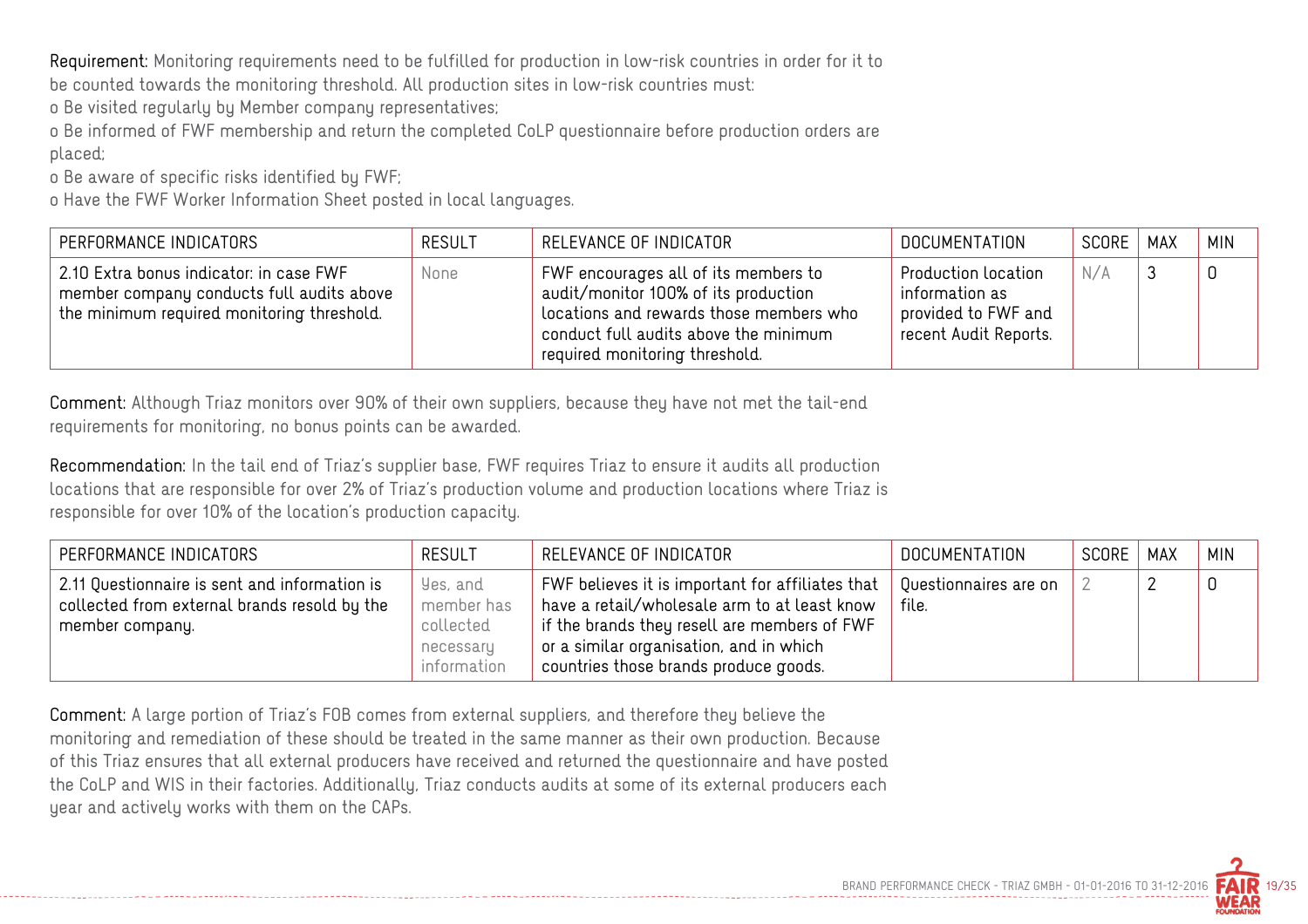| PERFORMANCE INDICATORS                                                                                                                 | <b>RESULT</b> | RELEVANCE OF INDICATOR                                                                                                                                                                                                             | <b>DOCUMENTATION</b>                                                                                                                                         | SCORE | MAX | <b>MIN</b> |
|----------------------------------------------------------------------------------------------------------------------------------------|---------------|------------------------------------------------------------------------------------------------------------------------------------------------------------------------------------------------------------------------------------|--------------------------------------------------------------------------------------------------------------------------------------------------------------|-------|-----|------------|
| 2.12 External brands resold by member<br>companies that are members of another<br>credible initiative (% of external sales<br>volume). | 5%            | FWF believes members who resell products<br>should be rewarded for choosing to sell<br>external brands who also take their supply<br>chain responsibilities seriously and are open<br>about in which countries they produce goods. | External production<br>data in FWF's<br>information<br>management system.<br>Documentation of<br>sales volumes of<br>products made by<br>FWF or FLA members. |       |     | 0          |

| PERFORMANCE INDICATORS                                                     | <b>RESULT</b> | RELEVANCE OF INDICATOR                                                                                                                                                                      | <b>DOCUMENTATION</b>                                        | SCORE   MAX | <b>MIN</b> |
|----------------------------------------------------------------------------|---------------|---------------------------------------------------------------------------------------------------------------------------------------------------------------------------------------------|-------------------------------------------------------------|-------------|------------|
| 2.13 Questionnaire is sent and information is<br>collected from licensees. | No licensees  | FWF believes it is important for member<br>companies to know if the licensee is<br>committed to the implementation of the<br>same labour standards and has a monitoring<br>system in place. | Questionnaires are on<br>file. Contracts with<br>licensees. | N/A         |            |

# MONITORING AND REMEDIATION

--------------------------------

Possible Points: 31

Earned Points: 24

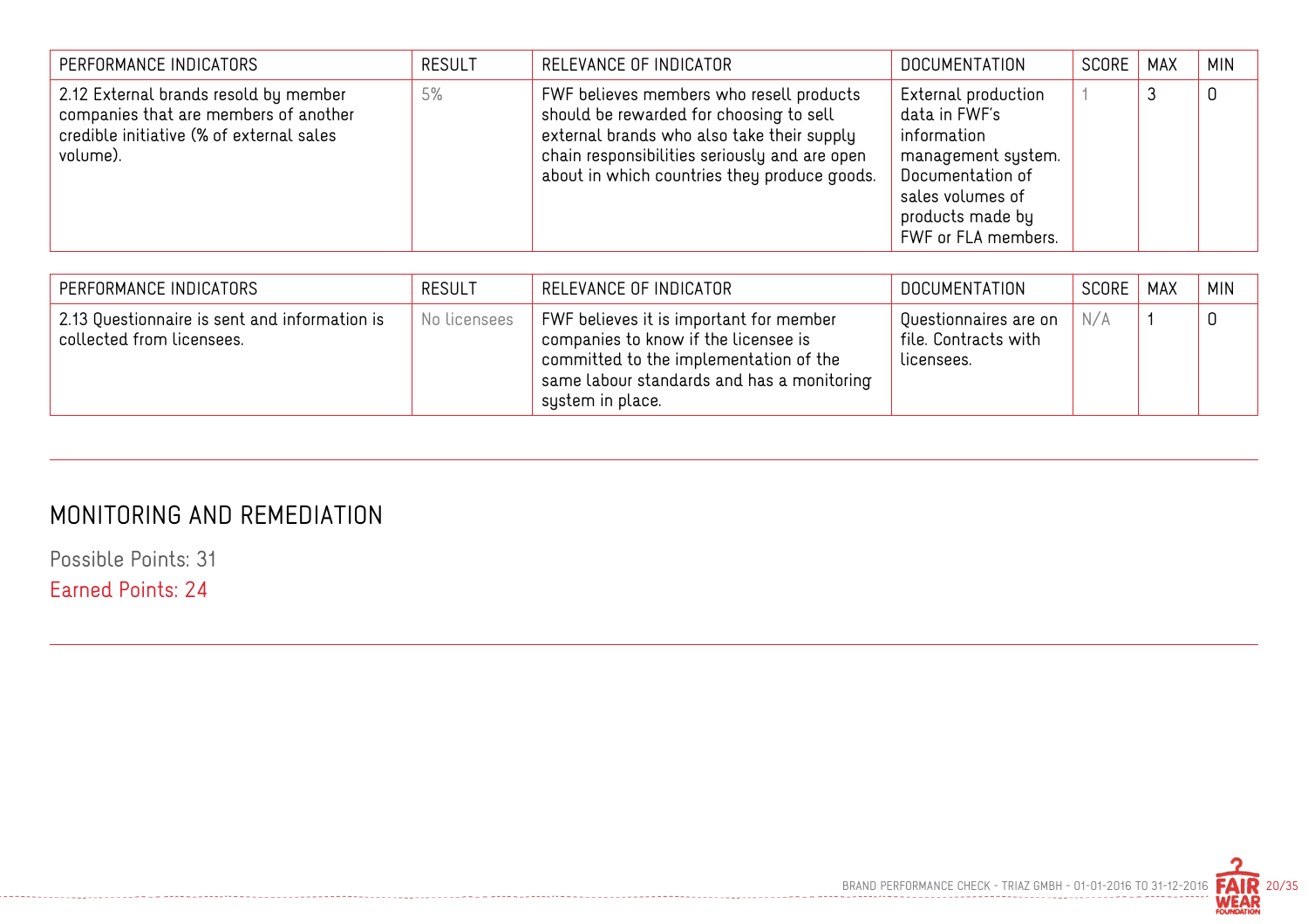#### Additional comments on Monitoring and Remediation:

In the tail end of Triaz's supplier base, FWF requires Triaz to ensure it audits all production locations that are responsible for over 2% of Triaz's production volume and production locations where Triaz is responsible for over 10% of the location's production capacity. Triaz should complete this in 2017, however where planning in 2017 is not possible (ex - three German suppliers), it will be completed in 2018.

Additionally, Triaz should use the FWF audit quality checklist to assess the quality of audit reports done by other initiatives. In order to avoid duplicate audits, FWF recognises audits by other initiatives as long as the following requirements are met:

- The audit report was conducted within the last three years.
- The member company could demonstrate that the workers information sheet is posted at the factory.

- The member company has collected the full audit report and assessed the report based on the audit quality checklist. The assessment shows that the report meets FWF's requirements.

- The member company could show that the company has follow up on the corrective action plans of the audit.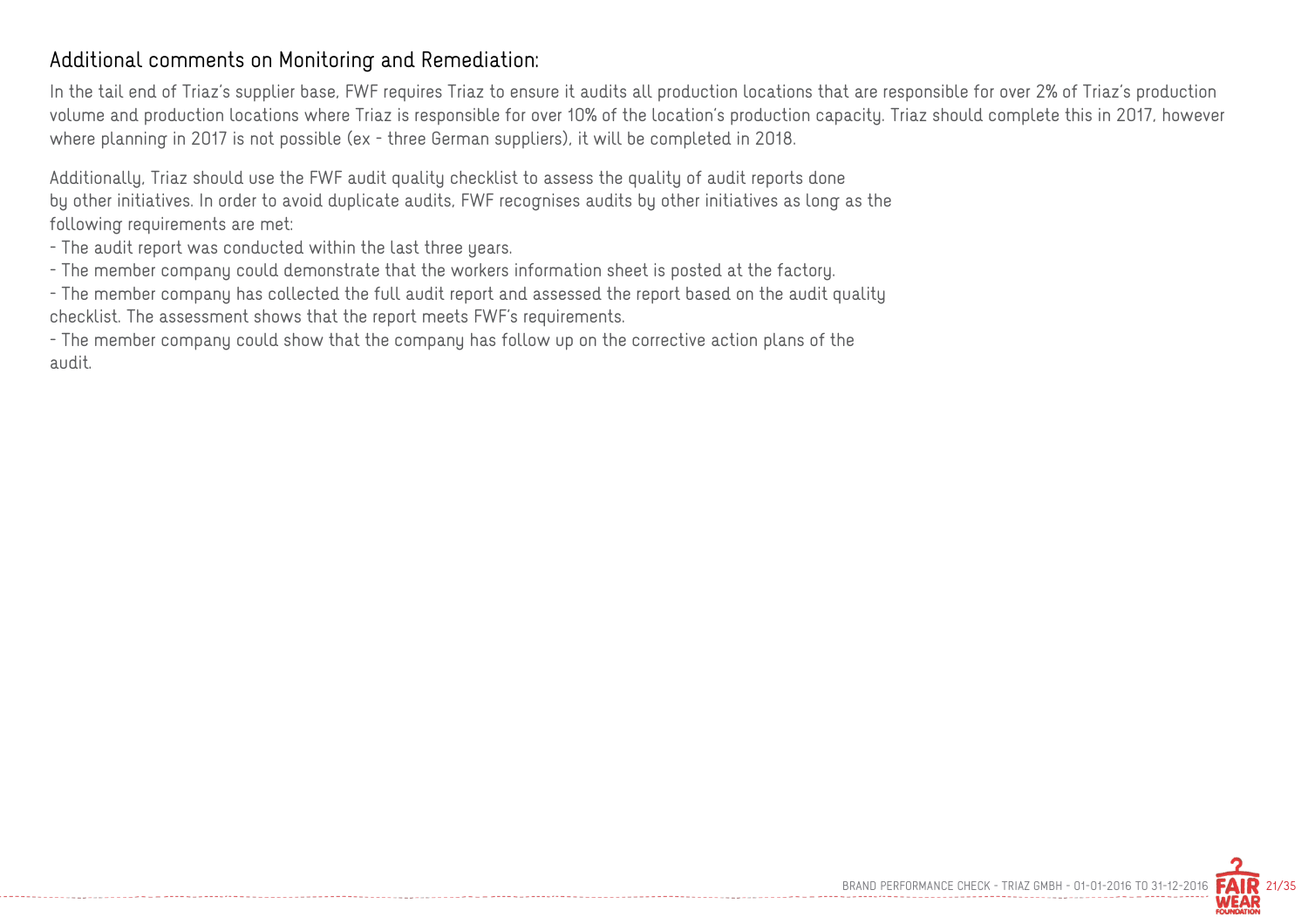## 3. COMPLAINTS HANDLING

| <b>BASIC MEASUREMENTS</b>                                   | <b>RESULT</b> | <b>COMMENTS</b>                                                                                                                                                     |
|-------------------------------------------------------------|---------------|---------------------------------------------------------------------------------------------------------------------------------------------------------------------|
| Number of worker complaints received since<br>last check    |               | At this point, FWF considers a high number of complaints as a positive indicator, as it shows<br>that workers are aware of and making use of the complaints system. |
| Number of worker complaints in process of<br>being resolved |               |                                                                                                                                                                     |
| Number of worker complaints resolved since<br>last check    |               |                                                                                                                                                                     |

| PERFORMANCE INDICATORS                                                      | <b>RESULT</b> | RELEVANCE OF INDICATOR                                                                                     | DOCUMENTATION                                                                     | SCORE MAX | <b>MIN</b> |
|-----------------------------------------------------------------------------|---------------|------------------------------------------------------------------------------------------------------------|-----------------------------------------------------------------------------------|-----------|------------|
| 3.1 A specific employee has been designated<br>to address worker complaints | Yes           | Followup is a serious part of FWF<br>membership, and cannot be successfully<br>managed on an ad-hoc basis. | Manuals, emails, etc.,<br>demonstrating who<br>the designated staff<br>person is. |           | $-$        |

| PERFORMANCE INDICATORS                                                                          | <b>RESULT</b> | RELEVANCE OF INDICATOR                                                                   | DOCUMENTATION                                                                                        | SCORE | MAX | <b>MIN</b> |
|-------------------------------------------------------------------------------------------------|---------------|------------------------------------------------------------------------------------------|------------------------------------------------------------------------------------------------------|-------|-----|------------|
| 3.2 System is in place to check that the<br>Worker Information Sheet is posted in<br>factories. | yes           | The Worker Information Sheet is a key first<br>step in alerting workers to their rights. | Photos by company<br>staff, audit reports,<br>checklists from<br>production location<br>visits, etc. |       |     | 0          |

Comment: Triaz regularly visits its main suppliers and as part of these visits ensures that the Worker Information Sheet is posted. Additionally it asks suppliers to provide photographic evidence of the Worker Information Sheet on a regular basis.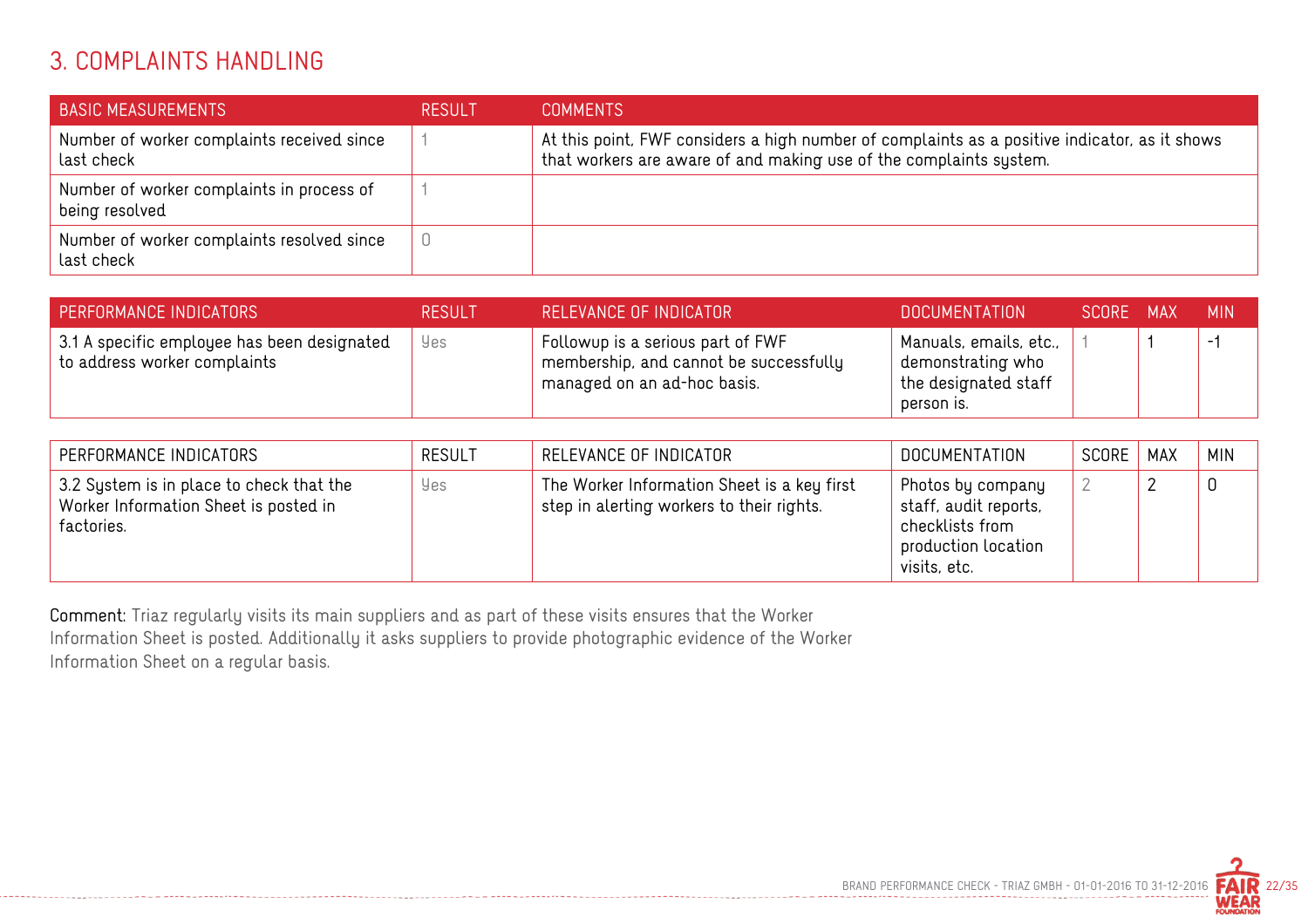| PERFORMANCE INDICATORS                                                                                                        | <b>RESULT</b> | RELEVANCE OF INDICATOR                                                                                                                                                                                                                                                                                                                                                        | <b>DOCUMENTATION</b>                                                                                                                                                                                                         | SCORE | <b>MAX</b> | <b>MIN</b> |
|-------------------------------------------------------------------------------------------------------------------------------|---------------|-------------------------------------------------------------------------------------------------------------------------------------------------------------------------------------------------------------------------------------------------------------------------------------------------------------------------------------------------------------------------------|------------------------------------------------------------------------------------------------------------------------------------------------------------------------------------------------------------------------------|-------|------------|------------|
| 3.3 Percentage of FWF-audited production<br>locations where at least half of workers are<br>aware of the FWF worker helpline. | 89%           | The FWF complaints procedure is a crucial<br>element of verification. If production location<br>based complaint systems do not exist or do<br>not work, the FWF worker helpline allows<br>workers to ask questions about their rights<br>and file complaints. Production location<br>participation in the Workplace Education<br>Programme also count towards this indicator. | Percentage of<br>audited production<br>locations where at<br>least 50% of<br>interviewed workers<br>indicate awareness of<br>the FWF complaints<br>mechanism +<br>percentage of<br>production locations<br>in WEP programme. |       | 4          | 0          |

Comment: At the audited sites counting to this evaluation period, the majority of workers was aware of the FWF CoLP and the hotline. Additionally, Triaz has motivated six of its suppliers to participate in FWF's Worker Education Programme.

| PERFORMANCE INDICATORS                                                                                                           | <b>RESULT</b> | RELEVANCE OF INDICATOR                                                                                                                                                                 | DOCUMENTATION                                                                                                         | SCORE | <b>MAX</b> | <b>MIN</b> |
|----------------------------------------------------------------------------------------------------------------------------------|---------------|----------------------------------------------------------------------------------------------------------------------------------------------------------------------------------------|-----------------------------------------------------------------------------------------------------------------------|-------|------------|------------|
| 3.4 All complaints received from production<br>location workers are addressed in accordance<br>with the FWF Complaints Procedure | Yes           | Providing access to remedy when problems<br>arise is a key element of responsible supply<br>chain management. Member company<br>involvement is often essential to resolving<br>ISSUES. | Documentation that<br>member company<br>has completed all<br>required steps in the<br>complaints handling<br>process. |       | 6          | $-2$       |

Comment: In 2016 there was one complaint received at a supplier in Turkey. Triaz actively worked with the supplier and another FWF member sourcing there to investigate and resolve the problem(s). Additionally Triaz, along with the other FWF brand, encouraged the factory to participate in a WEP training to improve communication between the workers and management, as this was deemed as one of the main root causes of the complaint. While the complaint was still open Triaz decided to stop sourcing at this supplier due to quality issues with the products which they had been experiencing and trying to imrpove for some time. Although they are no longer sourcing there, Triaz continues to support the other FWF member to resolve this complaint as much as possible.

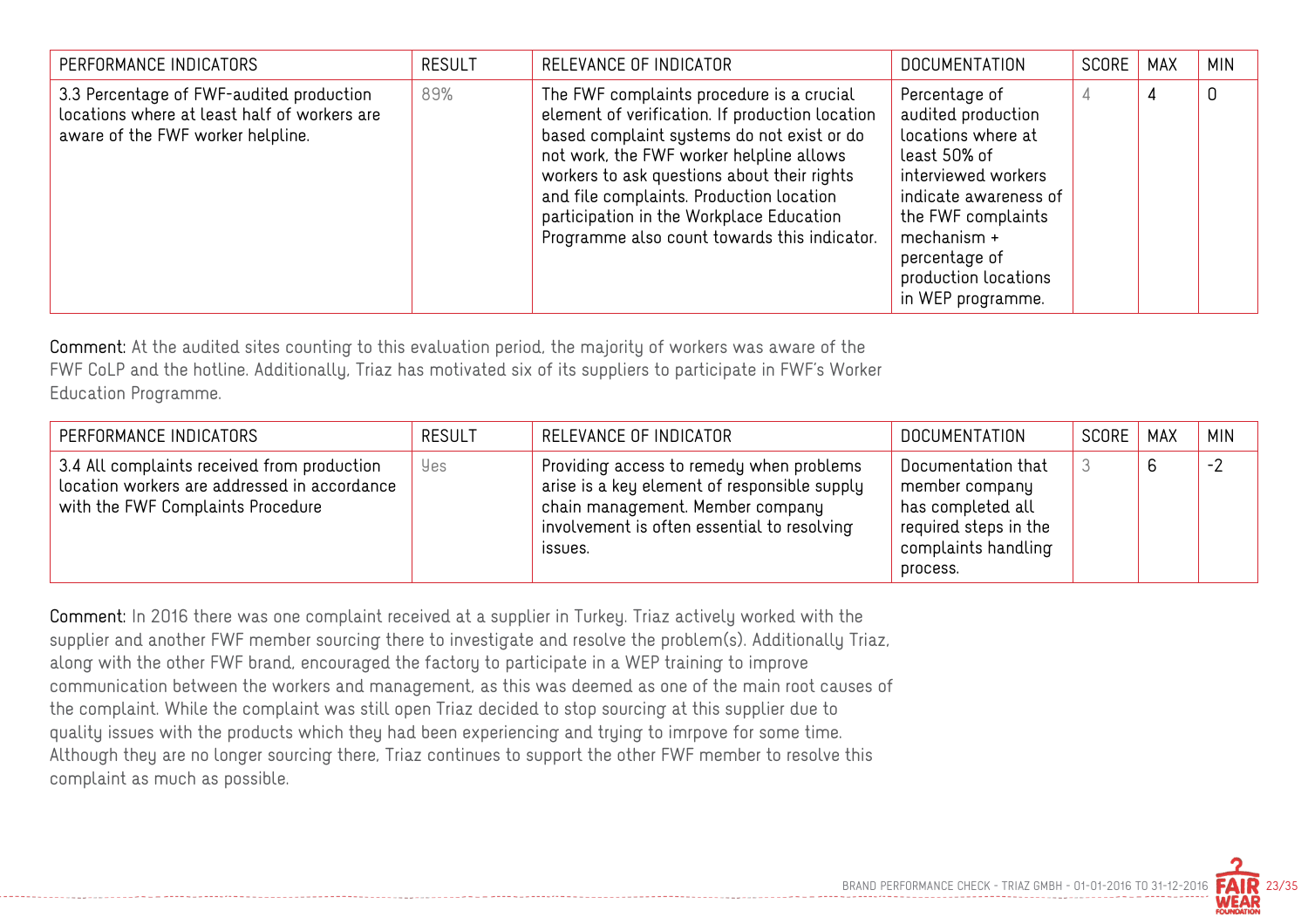| PERFORMANCE INDICATORS                                                                         | <b>RESULT</b>         | RELEVANCE OF INDICATOR                                                                                                                                                                                 | <b>DOCUMENTATION</b>                                                                  | SCORE | MAX | <b>MIN</b> |
|------------------------------------------------------------------------------------------------|-----------------------|--------------------------------------------------------------------------------------------------------------------------------------------------------------------------------------------------------|---------------------------------------------------------------------------------------|-------|-----|------------|
| 3.5 Cooperation with other customers in<br>addressing worker complaints at shared<br>suppliers | Active<br>cooperation | Because most production locations supply<br>several customers with products, involvement<br>of other customers by the FWF member<br>company can be critical in resolving a<br>complaint at a supplier. | Documentation of<br>joint efforts, e.g.<br>emails, sharing of<br>complaint data, etc. |       |     |            |

Comment: As previously mentioned, Triaz collaborated with another FWF member on the complaint received in 2016, and continues to do so although they are no longer sourcing there.

## COMPLAINTS HANDLING

Possible Points: 15 Earned Points: 12

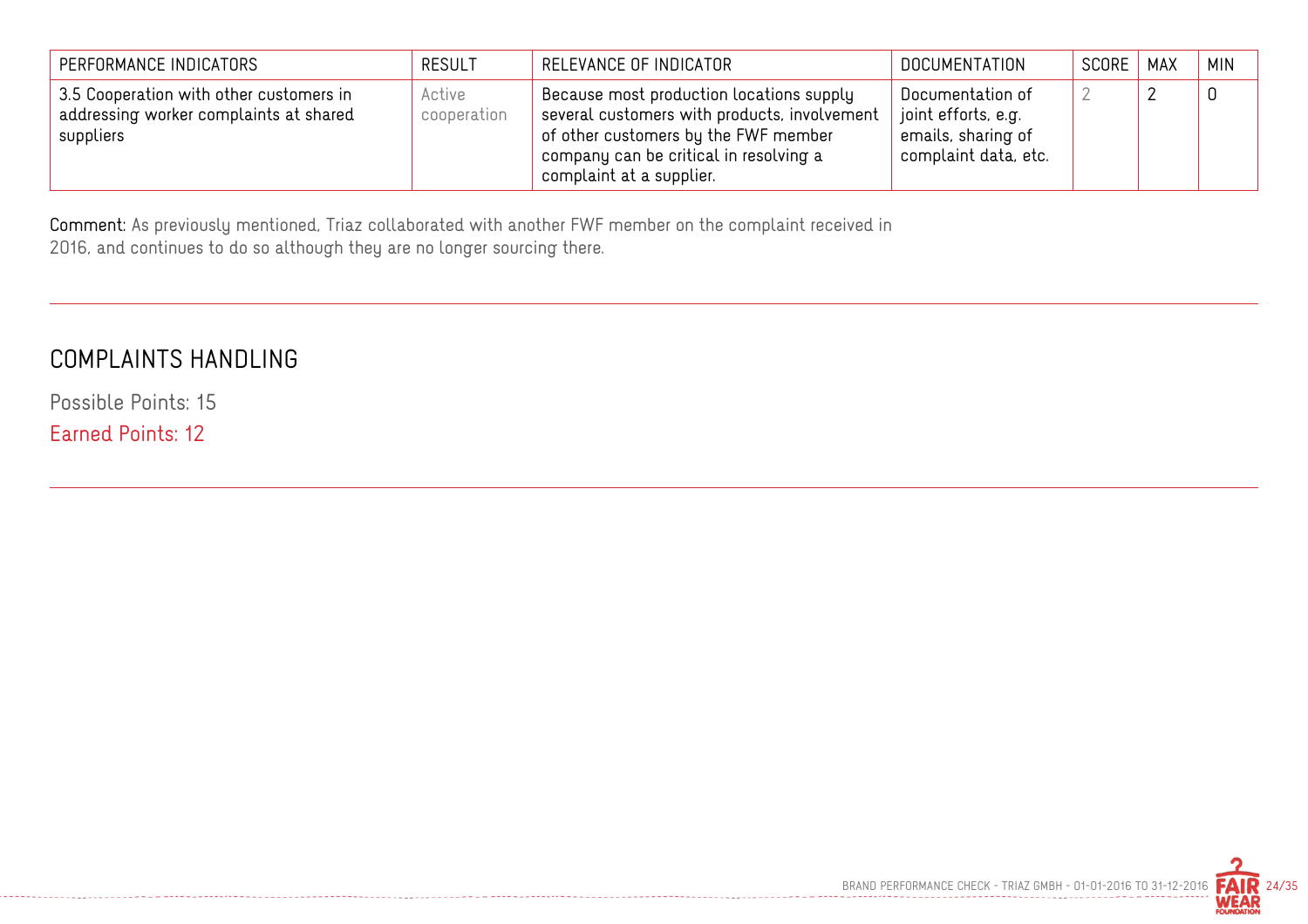# 4. TRAINING AND CAPACITY BUILDING

| PERFORMANCE INDICATORS                                               | <b>RESULT</b> | RELEVANCE OF INDICATOR                                                                                                                                                                                                                | DOCUMENTATION                                            | SCORE MAX | <b>MIN</b> |
|----------------------------------------------------------------------|---------------|---------------------------------------------------------------------------------------------------------------------------------------------------------------------------------------------------------------------------------------|----------------------------------------------------------|-----------|------------|
| 4.1 All staff at member company are made<br>aware of FWF membership. | Yes           | Preventing and remediating problems often<br>requires the involvement of many different<br>departments; making all staff aware of FWF<br>membership requirements helps to support<br>cross-departmental collaboration when<br>needed. | Emails, trainings,<br>presentation,<br>newsletters, etc. |           | н.,        |

Comment: Sustainability, and the FWF membership, is a core part of Triaz's work. Because of this it is regularly discussed with all staff, and new staffed are trained on what this means. Additionally, Triaz regularly posts information and updates on FWF membership on their internal wiki and in their monthly internal newsletter.

| PERFORMANCE INDICATORS                                                              | <b>RESULT</b> | RELEVANCE OF INDICATOR                                                                                                                                                               | <b>DOCUMENTATION</b>                                                                             | SCORE | MAX | <b>MIN</b>    |
|-------------------------------------------------------------------------------------|---------------|--------------------------------------------------------------------------------------------------------------------------------------------------------------------------------------|--------------------------------------------------------------------------------------------------|-------|-----|---------------|
| 4.2 All staff in direct contact with suppliers<br>are informed of FWF requirements. | Yes           | Sourcing, purchasing and CSR staff at a<br>minimum should possess the knowledge<br>necessary to implement FWF requirements<br>and advocate for change within their<br>organisations. | <b>FWF Seminars or</b><br>equivalent trainings<br>provided;<br>presentations,<br>curricula, etc. |       |     | $\mathcal{L}$ |

Comment: In addition to the training that all staff receive, those staff in direct contact with suppliers are given extended training on FWF and its requirements.

| PERFORMANCE INDICATORS                                                                       | <b>RESULT</b>                                 | RELEVANCE OF INDICATOR                                                                                                                                                                               | DOCUMENTATION                                                                  | SCORE | MAX | <b>MIN</b> |
|----------------------------------------------------------------------------------------------|-----------------------------------------------|------------------------------------------------------------------------------------------------------------------------------------------------------------------------------------------------------|--------------------------------------------------------------------------------|-------|-----|------------|
| 4.3 All sourcing contractors/agents are<br>informed about FWF's Code of Labour<br>Practices. | $y_{\text{ES}} +$<br>actively<br>support COLP | Agents have the potential to either support or<br>disrupt CoLP implementation. It is the<br>responsibility of member company to ensure<br>agents actively support the implementation<br>of the CoLP. | Correspondence with<br>agents, trainings for<br>agents, FWF audit<br>findings. |       |     |            |

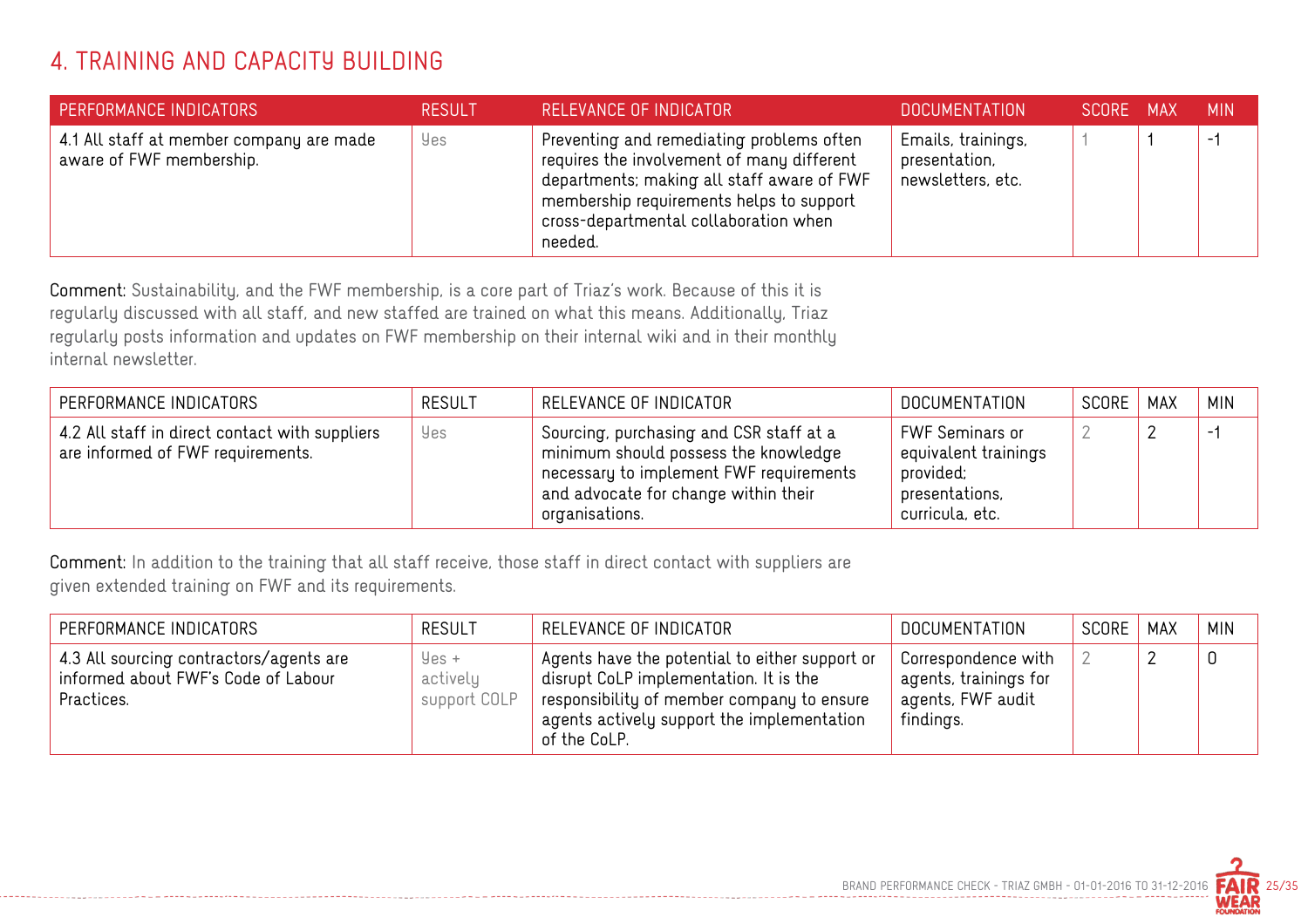Comment: Triaz uses agents for many of its suppliers, and these agents are trained on FWF CoLP and requirements. Previously they have attended a supplier seminar that Triaz held, and work closely with Triaz staff on the updating and remediation of the CAPs. Support to implement the CoLPs is part of the responsibility of the agents contracted by Triaz.

| PERFORMANCE INDICATORS                                                                                                    | <b>RESULT</b> | RELEVANCE OF INDICATOR                                                                                                                                                                                                         | DOCUMENTATION                                                                                    | SCORE | <b>MAX</b> | <b>MIN</b> |
|---------------------------------------------------------------------------------------------------------------------------|---------------|--------------------------------------------------------------------------------------------------------------------------------------------------------------------------------------------------------------------------------|--------------------------------------------------------------------------------------------------|-------|------------|------------|
| 4.4 Production location participation in<br>Workplace Education Programme (where WEP<br>is offered; by production volume) | 69%           | Lack of knowledge and skills on best<br>practices related to labour standards is<br>acommon issue in production locations. Good<br>quality training of workers and managers is a<br>key step towards sustainable improvements. | Documentation of<br>relevant trainings;<br>participation in<br>Workplace Education<br>Programme. |       |            |            |

Comment: In 2016, two WEP trainings were held at Triaz's suppliers, and a total of six suppliers have participated in the WEP trainings previously.

| PERFORMANCE INDICATORS                                                                                    | <b>RESULT</b> | RELEVANCE OF INDICATOR                                                                                                                                                                                                                                        | DOCUMENTATION                                                                               | SCORE | MAX | MIN |
|-----------------------------------------------------------------------------------------------------------|---------------|---------------------------------------------------------------------------------------------------------------------------------------------------------------------------------------------------------------------------------------------------------------|---------------------------------------------------------------------------------------------|-------|-----|-----|
| 4.5 Production location participation in<br>trainings (where WEP is not offered; by<br>production volume) | 0%            | In areas where the Workplace Education<br>Programme is not yet offered, member<br>companies may arrange trainings on their<br>own or work with other training-partners.<br>Trainings must meet FWF quality standards<br>to receive credit for this indicator. | Curricula, other<br>documentation of<br>training content,<br>participation and<br>outcomes. |       |     |     |

Recommendation: All factory workers and management should be informed about FWF, labour standards and grievance mechanisms. In order to further improve communication between employers and workers in the workplace FWF recommends Triaz to ensure suppliers participate in trainings. Trainings must meet FWF quality standards to receive credit for this indicator: top management, supervisors and workers should be included in the trainings, separately. Workplace standards and dispute handling should be included in the training. At least 10-20% of the workforce must be trained, depending on the size of the factory. Worker participation should be balanced and representative.

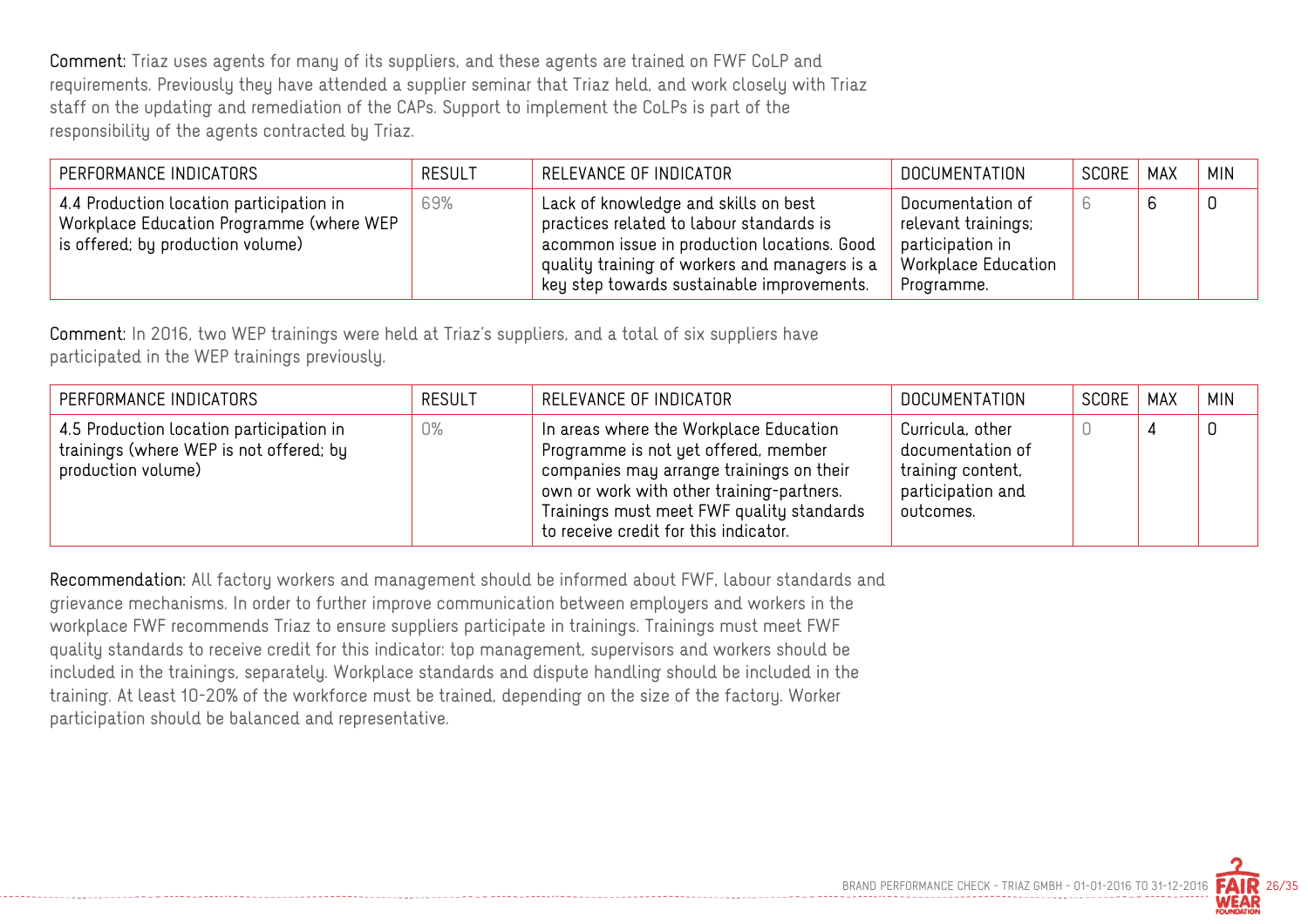# TRAINING AND CAPACITY BUILDING

Possible Points: 15 Earned Points: 11

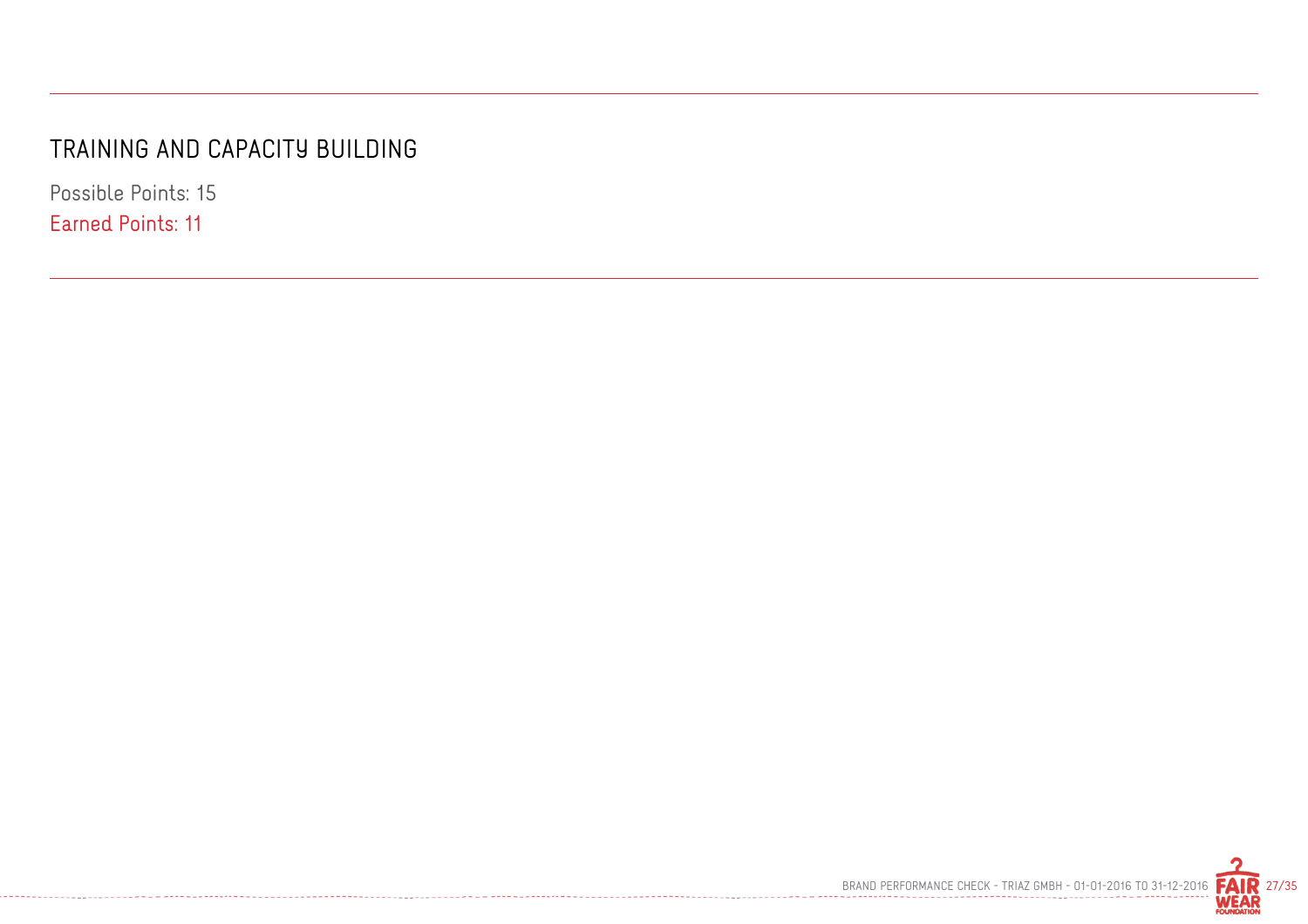# 5. INFORMATION MANAGEMENT

| PERFORMANCE INDICATORS                                      | <b>RESULT</b> | RELEVANCE OF INDICATOR                                                                                            | <b>DOCUMENTATION</b>                                                                                                                                                                                                          | SCORE MAX |   | <b>MIN</b> |
|-------------------------------------------------------------|---------------|-------------------------------------------------------------------------------------------------------------------|-------------------------------------------------------------------------------------------------------------------------------------------------------------------------------------------------------------------------------|-----------|---|------------|
| 5.1 Level of effort to identify all production<br>locations | Advanced      | Any improvements to supply chains require<br>member companies to first know all of their<br>production locations. | Supplier information<br>provided by member<br>company. Financial<br>records of previous<br>financial year.<br>Documented efforts<br>by member company<br>to update supplier<br>information from its<br>monitoring activities. | 6         | 6 | $-2$       |

Comment: Triaz has demonstrated efforts to identify all production locations of its own production. All suppliers have to fill in the questionnaire and report to Triaz if there are subcontractors. Triaz allows for subcontracting but requires suppliers to be transparent and provide Triaz with details of all production locations, such as factory names, addresses, production process, etc.

In addition, Triaz requests external suppliers to share all their production locations. This goes beyond FWF's requirement.

| PERFORMANCE INDICATORS                                                                                                              | <b>RESULT</b> | RELEVANCE OF INDICATOR                                                                                                                                                              | <b>DOCUMENTATION</b>                                                                                                                   | SCORE | MAX | <b>MIN</b>                |
|-------------------------------------------------------------------------------------------------------------------------------------|---------------|-------------------------------------------------------------------------------------------------------------------------------------------------------------------------------------|----------------------------------------------------------------------------------------------------------------------------------------|-------|-----|---------------------------|
| 5.2 CSR and other relevant staff actively share<br>information with each other about working<br>conditions at production locations. | Yes           | CSR, purchasing and other staff who interact<br>with suppliers need to be able to share<br>information in order to establish a coherent<br>and effective strategy for improvements. | Internal information<br>system; status CAPs,<br>reports of meetings<br>of purchasing/CSR;<br>systematic way of<br>storing information. |       |     | $ \overline{\phantom{a}}$ |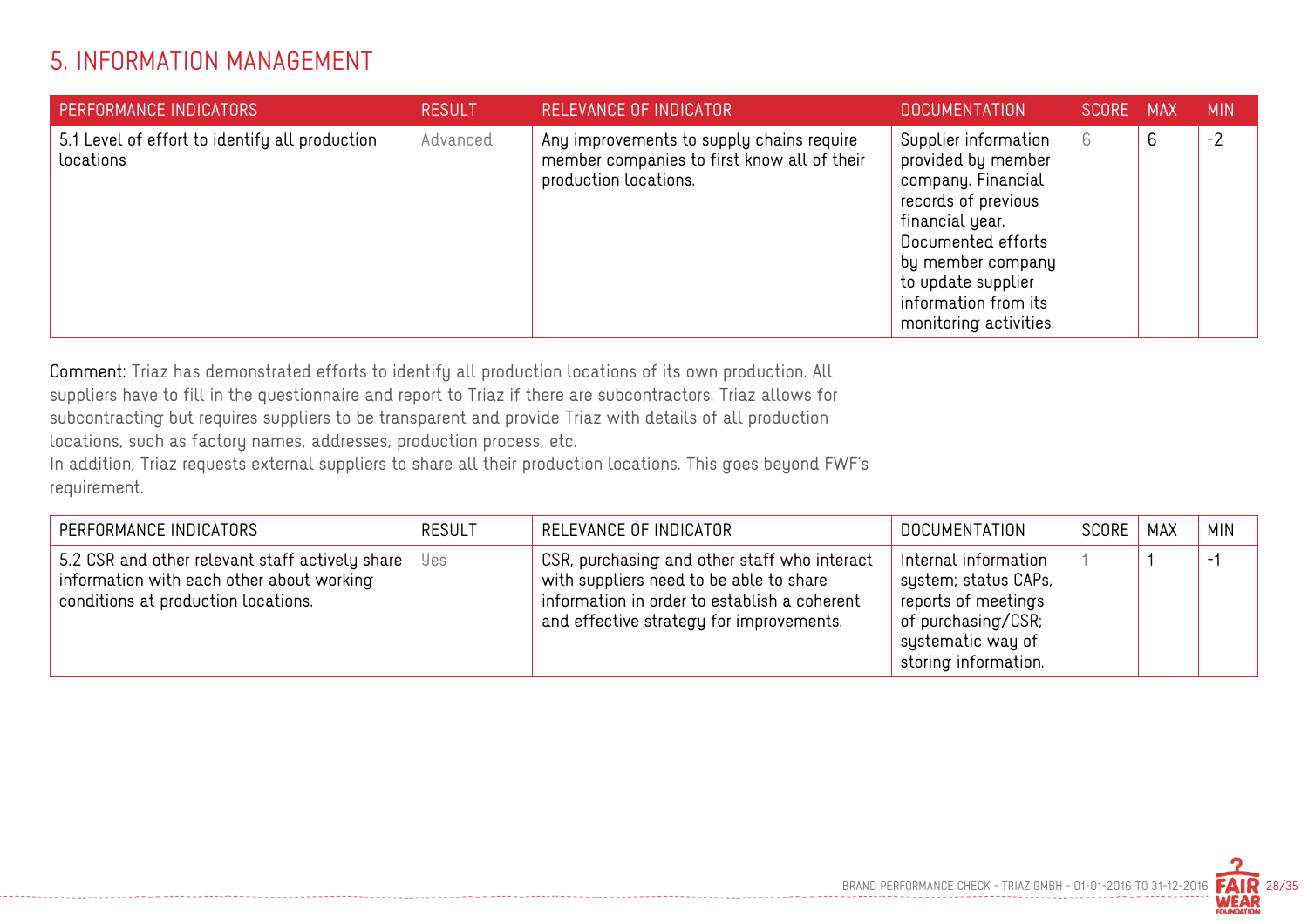Comment: There is a system to share information between the sustainability department and purchasing department. The purchasing department gathers information on compliance during their visits to factories and shares this information with the sustainability department. The departments discuss performances of individual factories regularly to keep each other updated.

Additionally, as part of an ongoing Supplier Management project, approximately six members of staff who are in regular contact with suppliers meet weekly, which includes discussion of FWF and updates.

#### INFORMATION MANAGEMENT

Possible Points: 7

Earned Points: 7

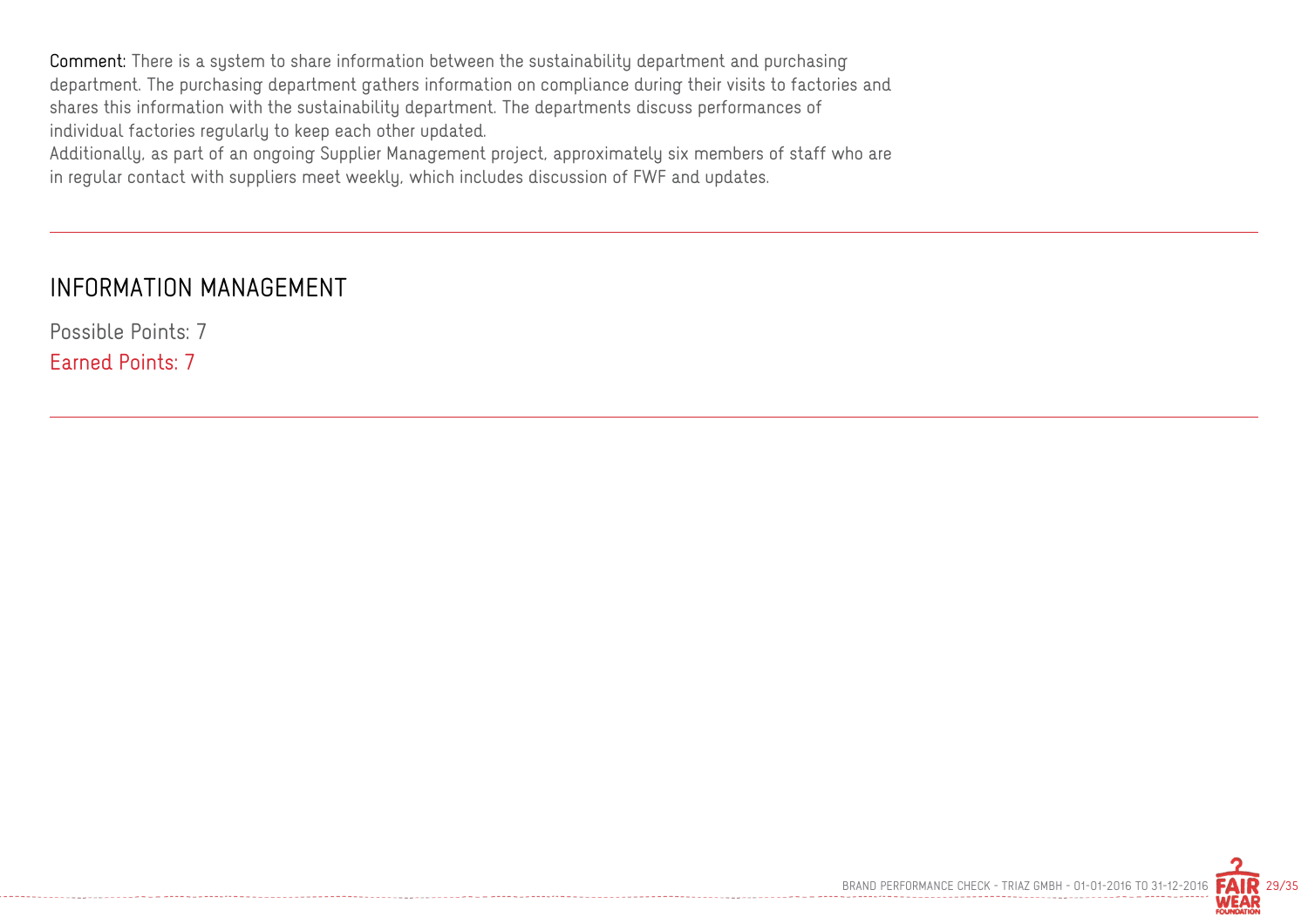# 6. TRANSPARENCY

| PERFORMANCE INDICATORS                                                     | <b>RESULT</b>                                                                                | RELEVANCE OF INDICATOR                                                                                                                                                                                                                                                                                                                 | <b>DOCUMENTATION</b>                                                                                                                  | SCORE : | <b>MAX</b> | <b>MIN</b> |
|----------------------------------------------------------------------------|----------------------------------------------------------------------------------------------|----------------------------------------------------------------------------------------------------------------------------------------------------------------------------------------------------------------------------------------------------------------------------------------------------------------------------------------|---------------------------------------------------------------------------------------------------------------------------------------|---------|------------|------------|
| 6.1 Degree of member company compliance<br>with FWF Communications Policy. | Minimum<br>communications<br>requirements<br>are met AND no<br>significant<br>problems found | FWF's communications policy exists to<br>ensure transparency for consumers and<br>stakeholders, and to ensure that member<br>communications about FWF are accurate.<br>Members will be held accountable for their<br>own communications as well as the<br>communications behaviour of 3rd-party<br>retailers, resellers and customers. | FWF membership is<br>communicated on<br>member's website;<br>other<br>communications in<br>line with FWF<br>communications<br>policy. |         |            | $-3$       |

Comment: Triaz communicates about its FWF membership according to FWF Communications Policy. In addtion to information on its website and in catalogues, Triaz has just launched an online magazine that includes articles and information about their sustainability work, including their work with FWF.

| PERFORMANCE INDICATORS                                         | <b>RESULT</b>                                                                                               | RELEVANCE OF INDICATOR                                                                                                      | <b>DOCUMENTATION</b>                                                                                                                             | SCORE | <b>MAX</b> | <b>MIN</b> |
|----------------------------------------------------------------|-------------------------------------------------------------------------------------------------------------|-----------------------------------------------------------------------------------------------------------------------------|--------------------------------------------------------------------------------------------------------------------------------------------------|-------|------------|------------|
| 6.2 Member company engages in advanced<br>reporting activities | Published<br>Performance<br>Checks,<br>Audits, and<br>other efforts<br>lead to<br>increased<br>transparency | Good reporting by members helps to ensure<br>the transparency of FWF's work and shares<br>best practices with the industry. | Member company<br>publishes one or more<br>of the following on<br>their website: Brand<br>Performance Check,<br>Audit Reports,<br>Supplier List. |       |            |            |

Comment: Triaz publishes its Brand Performance Checks on its website.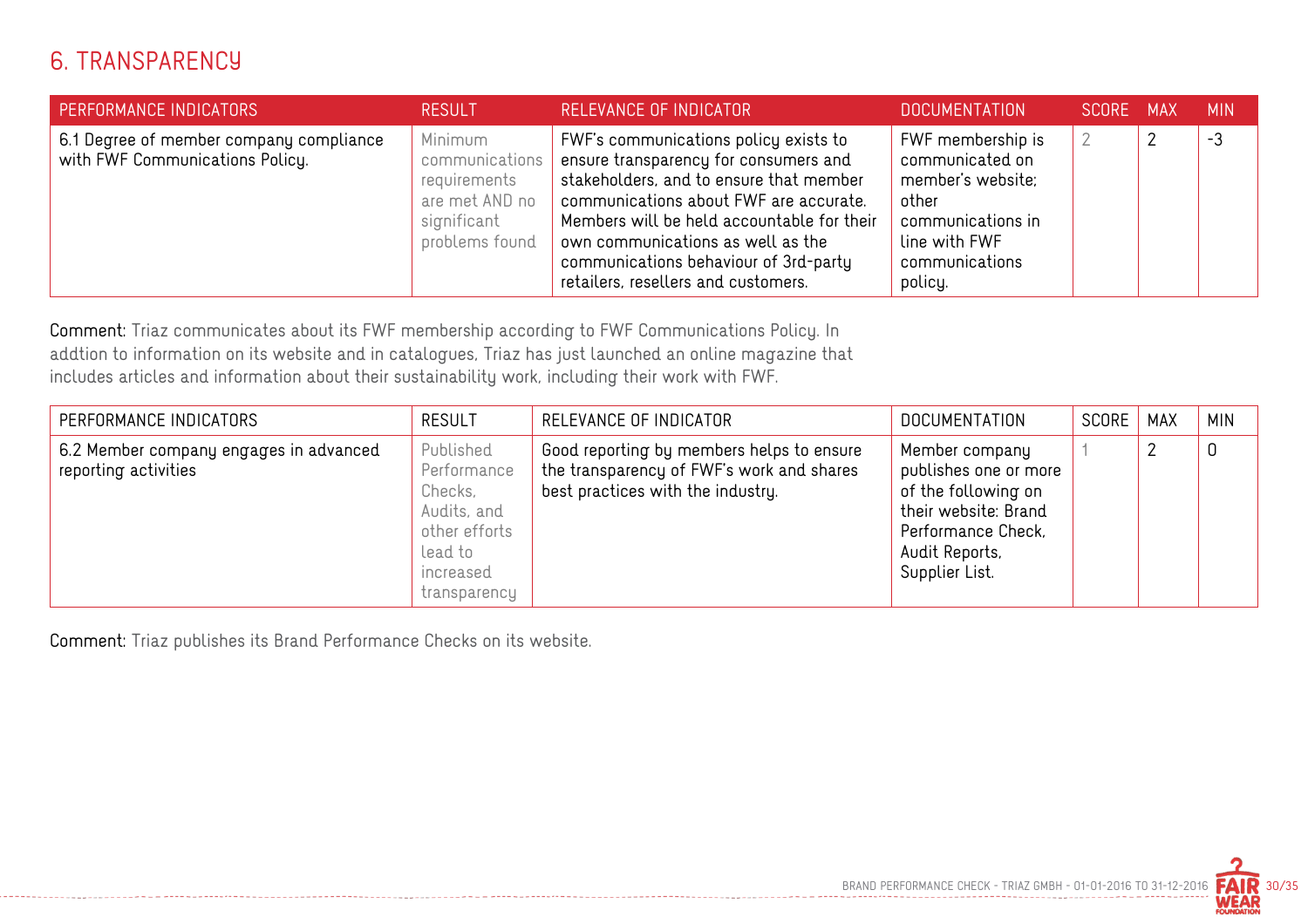| PERFORMANCE INDICATORS                                                                | <b>RESULT</b>                                                             | RELEVANCE OF INDICATOR                                                                                                                                                                                                                               | DOCUMENTATION                                                           | SCORE   MAX | <b>MIN</b> |
|---------------------------------------------------------------------------------------|---------------------------------------------------------------------------|------------------------------------------------------------------------------------------------------------------------------------------------------------------------------------------------------------------------------------------------------|-------------------------------------------------------------------------|-------------|------------|
| 6.3 Social Report is submitted to FWF and is<br>published on member company's website | Complete<br>and accurate<br>report<br>published on<br>member's<br>website | The social report is an important tool for<br>members to transparently share their efforts<br>with stakeholders. Member companies should<br>not make any claims in their social report<br>that do not correspond with FWF's<br>communication policy. | Social report that is in<br>line with FWF's<br>communication<br>policy. |             | -1         |

# **TRANSPARENCY**

Possible Points: 6 Earned Points: 5

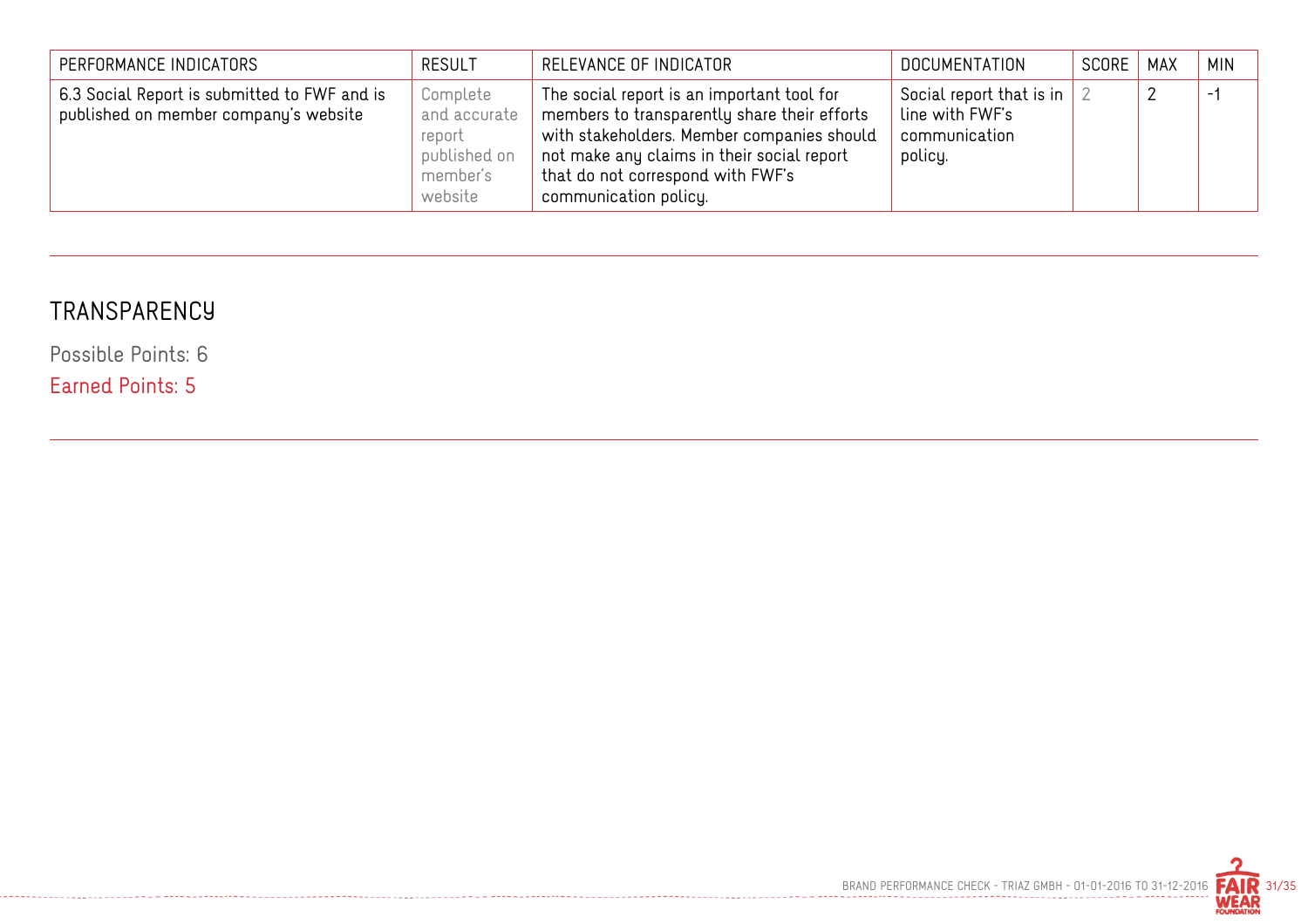# 7. EVALUATION

| PERFORMANCE INDICATORS                                                                                 | <b>RESULT</b> | RELEVANCE OF INDICATOR                                                                                                          | DOCUMENTATION                                              | SCORE MAX | MIN. |
|--------------------------------------------------------------------------------------------------------|---------------|---------------------------------------------------------------------------------------------------------------------------------|------------------------------------------------------------|-----------|------|
| 7.1 Systemic annual evaluation of FWF<br>membership is conducted with involvement of<br>top management | yes           | An annual evaluation involving top<br>management ensures that FWF policies are<br>integrated into the structure of the company. | Meeting minutes,<br>verbal reporting,<br>Powerpoints, etc. |           |      |

Comment: The CEO is regularly involved in discussions about FWF membership and evaluates it with the Sustainability team.

| PERFORMANCE INDICATORS                                                                                                           | <b>RESULT</b>                                                  | RELEVANCE OF INDICATOR                                                                                                                                                                                                          | <b>DOCUMENTATION</b>                                                                                                                          | SCORE | MAX | <b>MIN</b> |
|----------------------------------------------------------------------------------------------------------------------------------|----------------------------------------------------------------|---------------------------------------------------------------------------------------------------------------------------------------------------------------------------------------------------------------------------------|-----------------------------------------------------------------------------------------------------------------------------------------------|-------|-----|------------|
| 7.2 Level of action/progress made on required<br>changes from previous Brand Performance<br>Check implemented by member company. | No<br>requirements<br>were<br>included in<br>previous<br>Check | In each Brand Performance Check report, FWF<br>may include requirements for changes to<br>management practices. Progress on achieving<br>these requirements is an important part of<br>FWF membership and its process approach. | Member company<br>should show<br>documentation<br>related to the specific<br>requirements made in<br>the previous Brand<br>Performance Check. | N/A   | 4   | $-2$       |

## EVALUATION

Possible Points: 2

Earned Points: 2

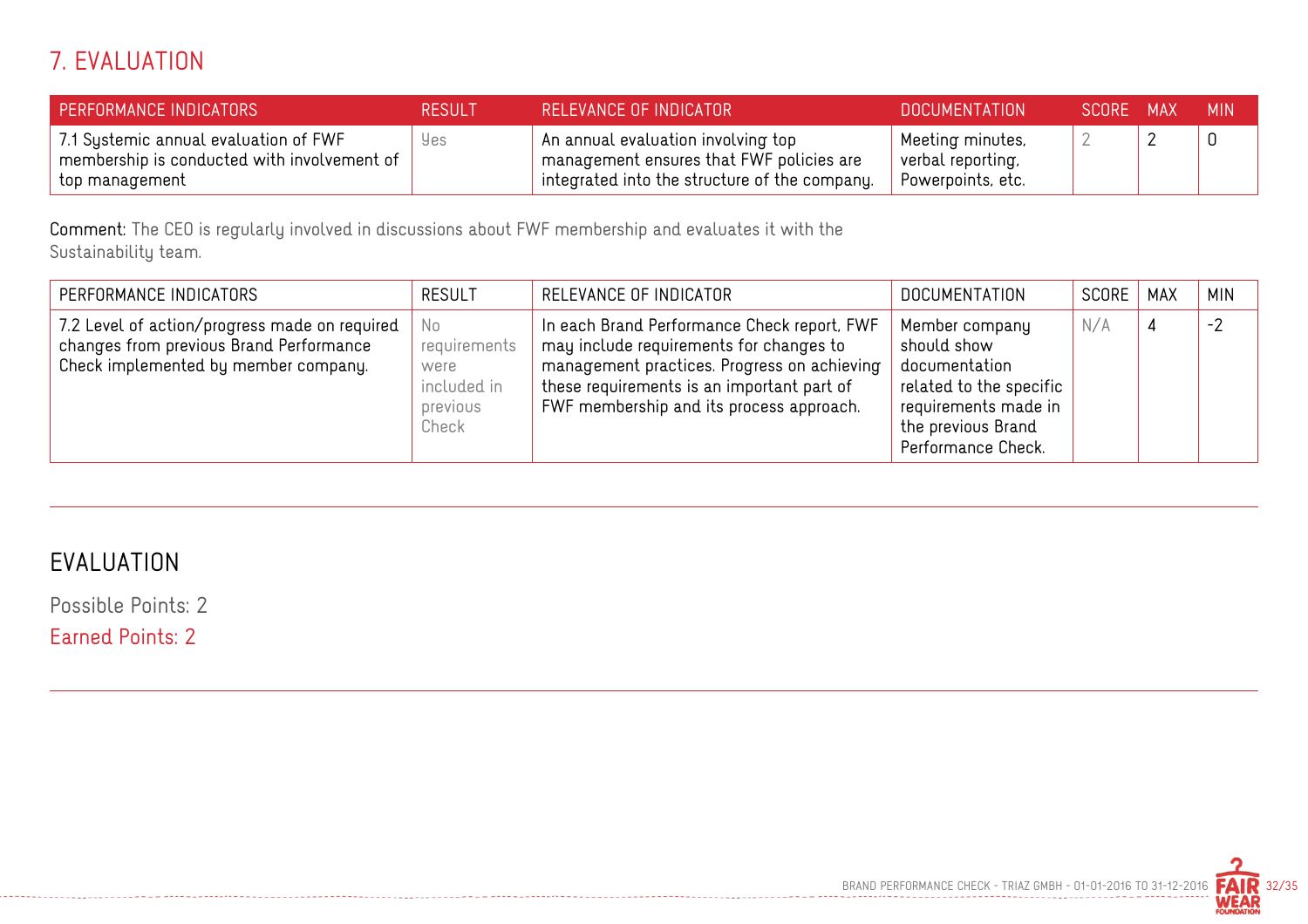## RECOMMENDATIONS TO FWF

1. Triaz would like to have consistency with case managers for at least 2-3 years.

2. Triaz would like FWF to work closer with member brands on how to simply communicate about FWF and the complexity of the supply chain to consumers.

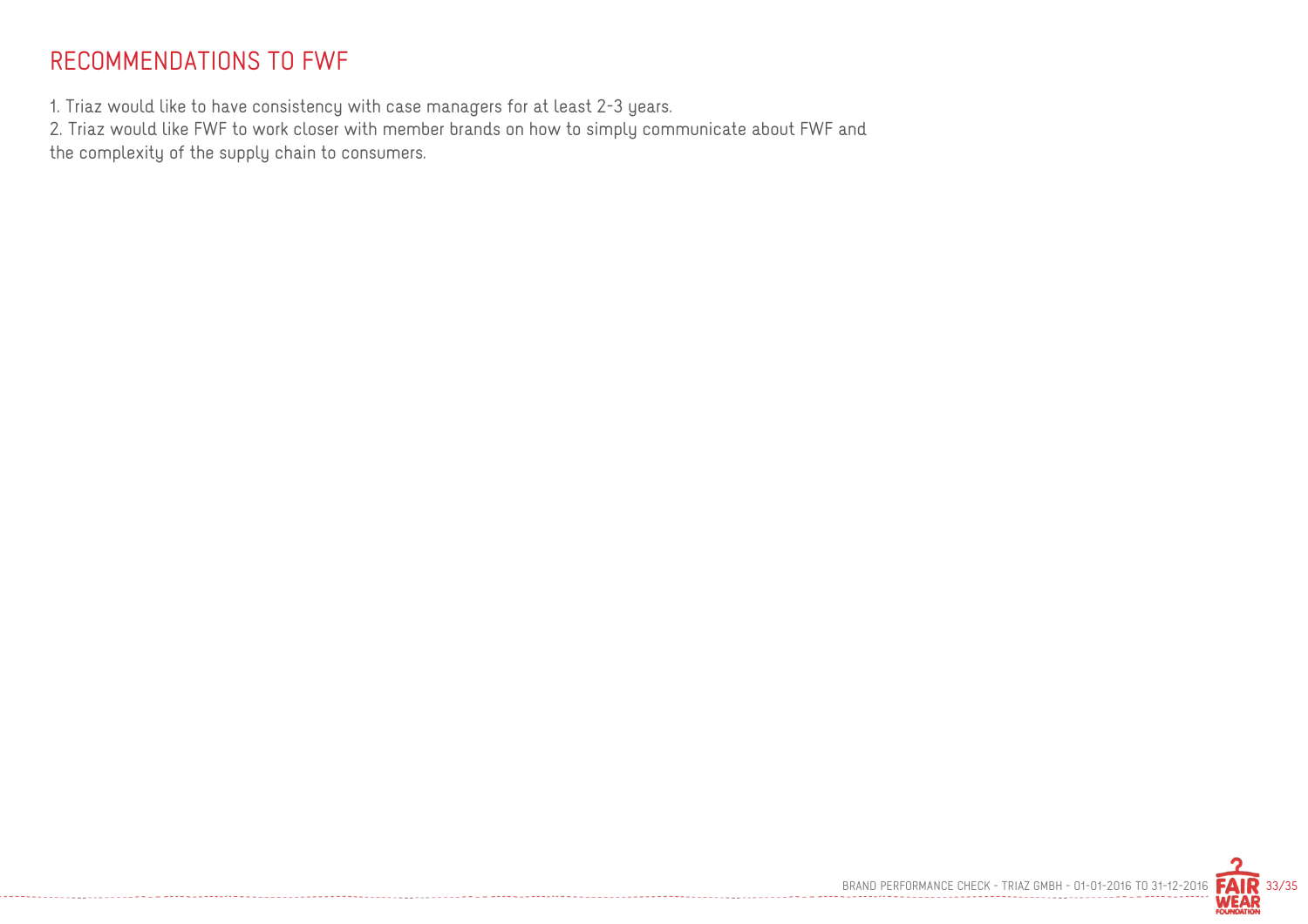# SCORING OVERVIEW

| <b>CATEGORY</b>                | <b>EARNED</b>  | <b>POSSIBLE</b> |
|--------------------------------|----------------|-----------------|
| <b>Purchasing Practices</b>    | 31             | 40              |
| Monitoring and Remediation     | 24             | 31              |
| <b>Complaints Handling</b>     | 12             | 15              |
| Training and Capacity Building | 11             | 15              |
| Information Management         |                |                 |
| Transparency                   | 5              | 6               |
| Evaluation                     | $\overline{2}$ | $\overline{2}$  |
| Totals:                        | 92             | 116             |
|                                |                |                 |

BENCHMARKING SCORE (EARNED POINTS DIVIDED BY POSSIBLE POINTS)

79

PERFORMANCE BENCHMARKING CATEGORY

Leader